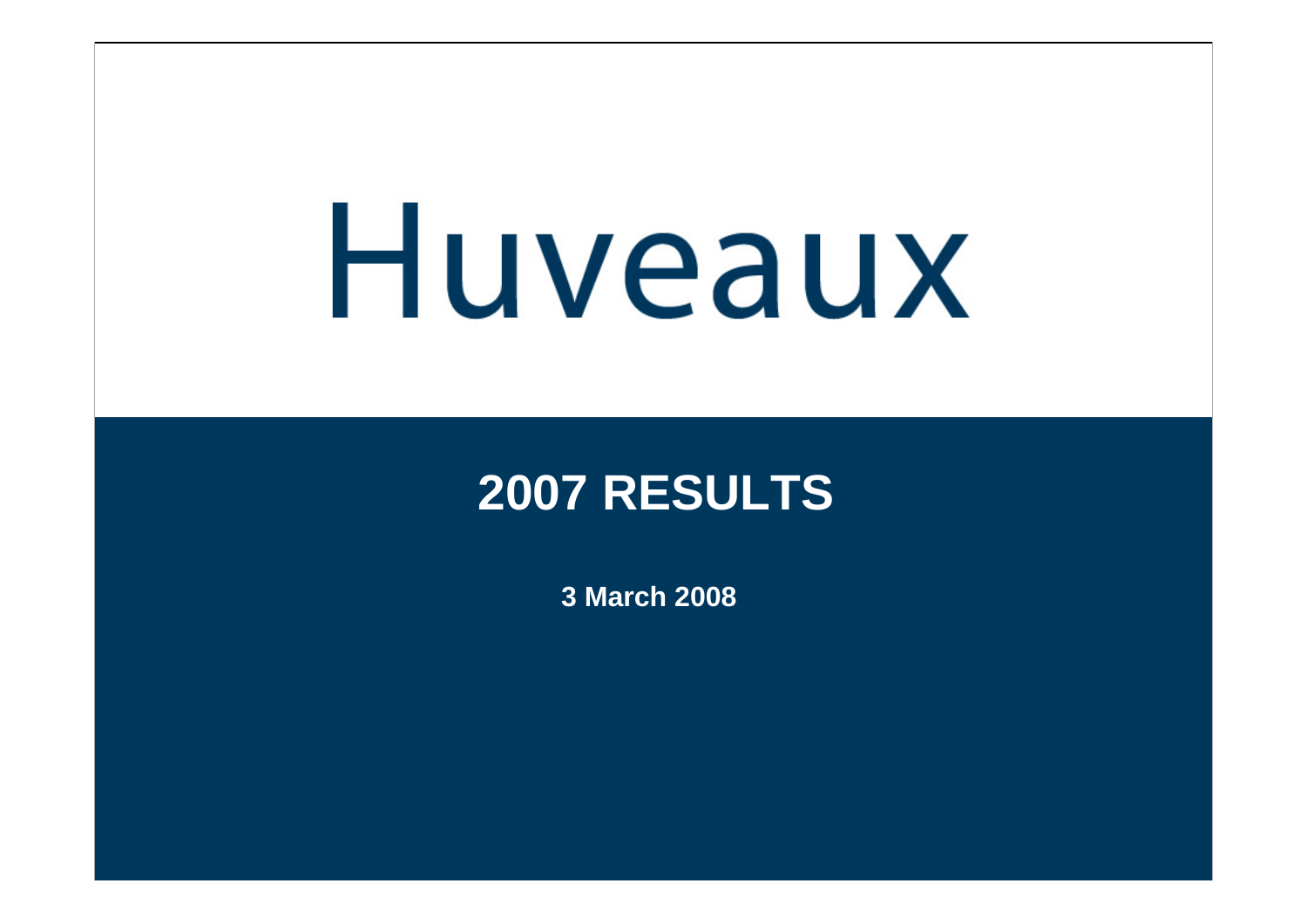

- Sales up £1.1m to £46.1m
- EBITDA\* decreased from £7.2m to £5.8m
- EPS\*\* at 1.8 pence per share
- Dividend recommended at 0.75 pence per share
- Digital and events revenues at 22% and 9%
- Modest gearing levels 29%
- \* EBITDA is profit before interest, tax, depreciation and amortisation of intangibles assets arising from business combinations and non-trading items.

\*\* Adjusted profit before amortisation of intangibles assets arising from business combinations and non-trading items.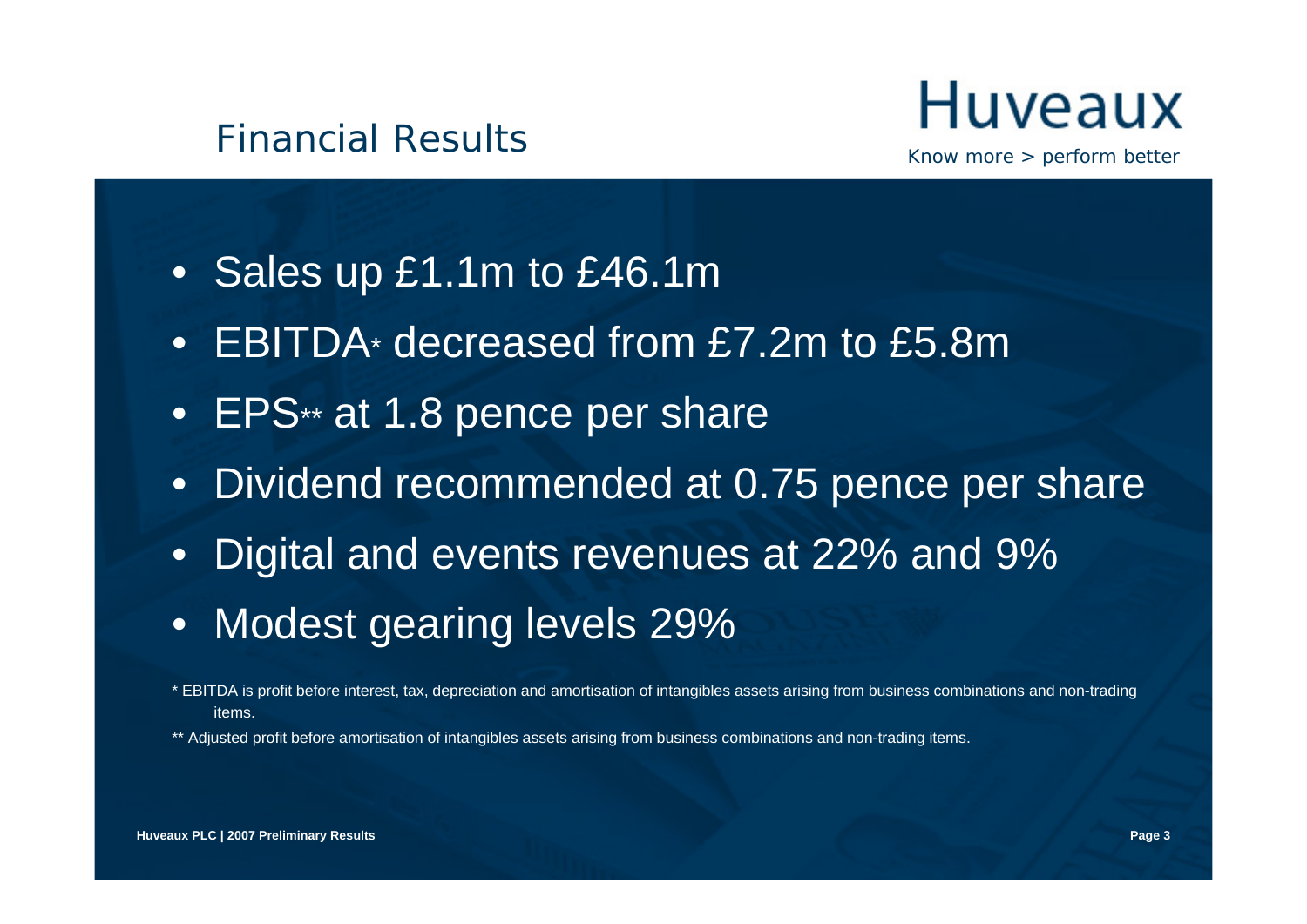#### Overview of 2007



- Disappointing financial results for 2007
- Results impacted by:
	- Fall in pharmaceutical advertising
	- Reduction in public sector learning spend
	- Public affairs market flat
- Education EBITDA up 25%
- Strong growth in European Political business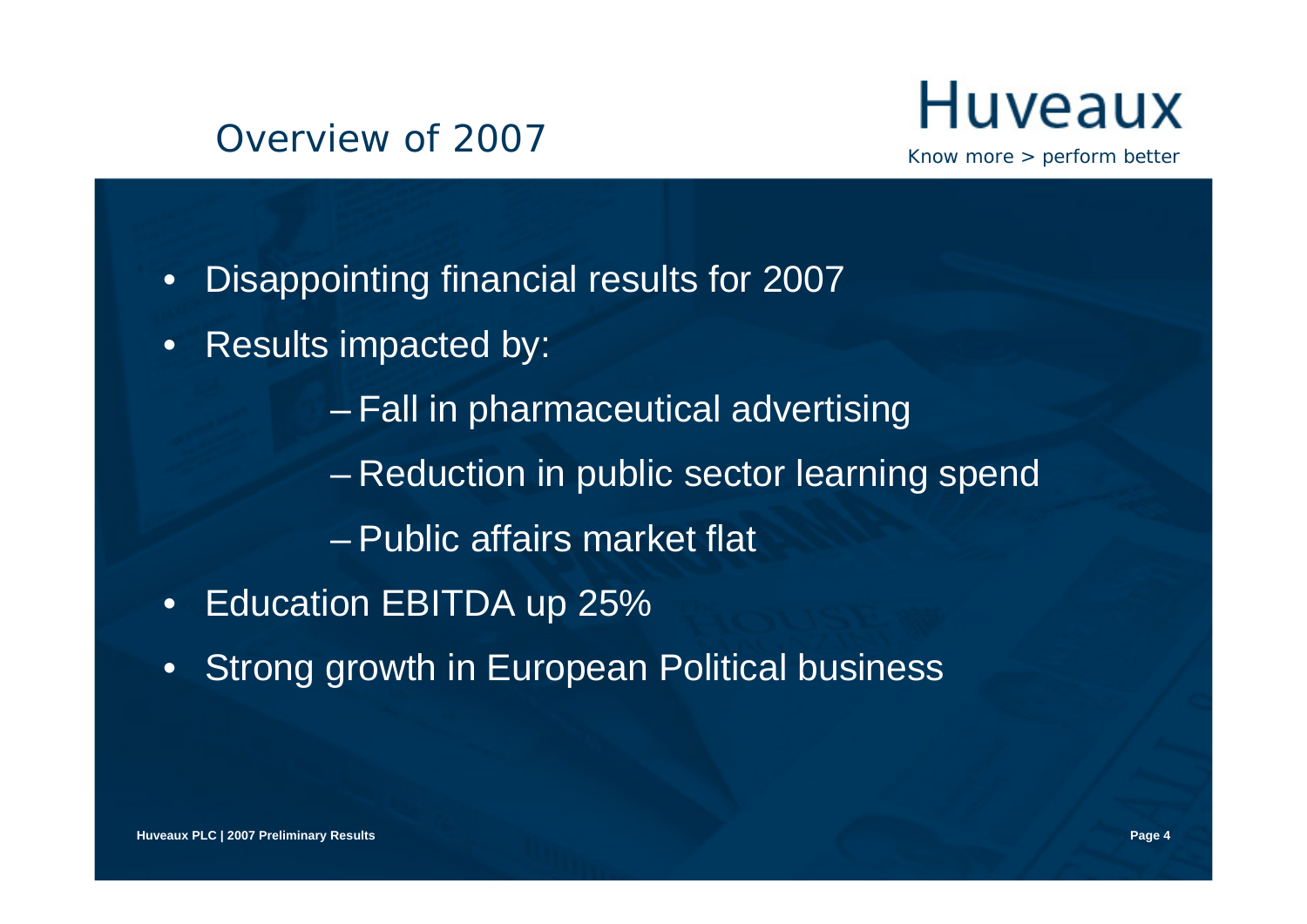#### Actions taken in 2007

### **Huveaux**

Know more > perform better

- New revenue sources created: e.g. exhibitions and conferences
- New business models: e.g. bespoke seminars

• Epic

- New Managing Director
- Staff reduction of 30
- Record contract wins in December
- Political Knowledge
	- New teams recruited
	- Bespoke seminars launched
	- Big new business in December
- Total Group costs reduced by £2.5 million annualised
- Starting 2008 on the front foot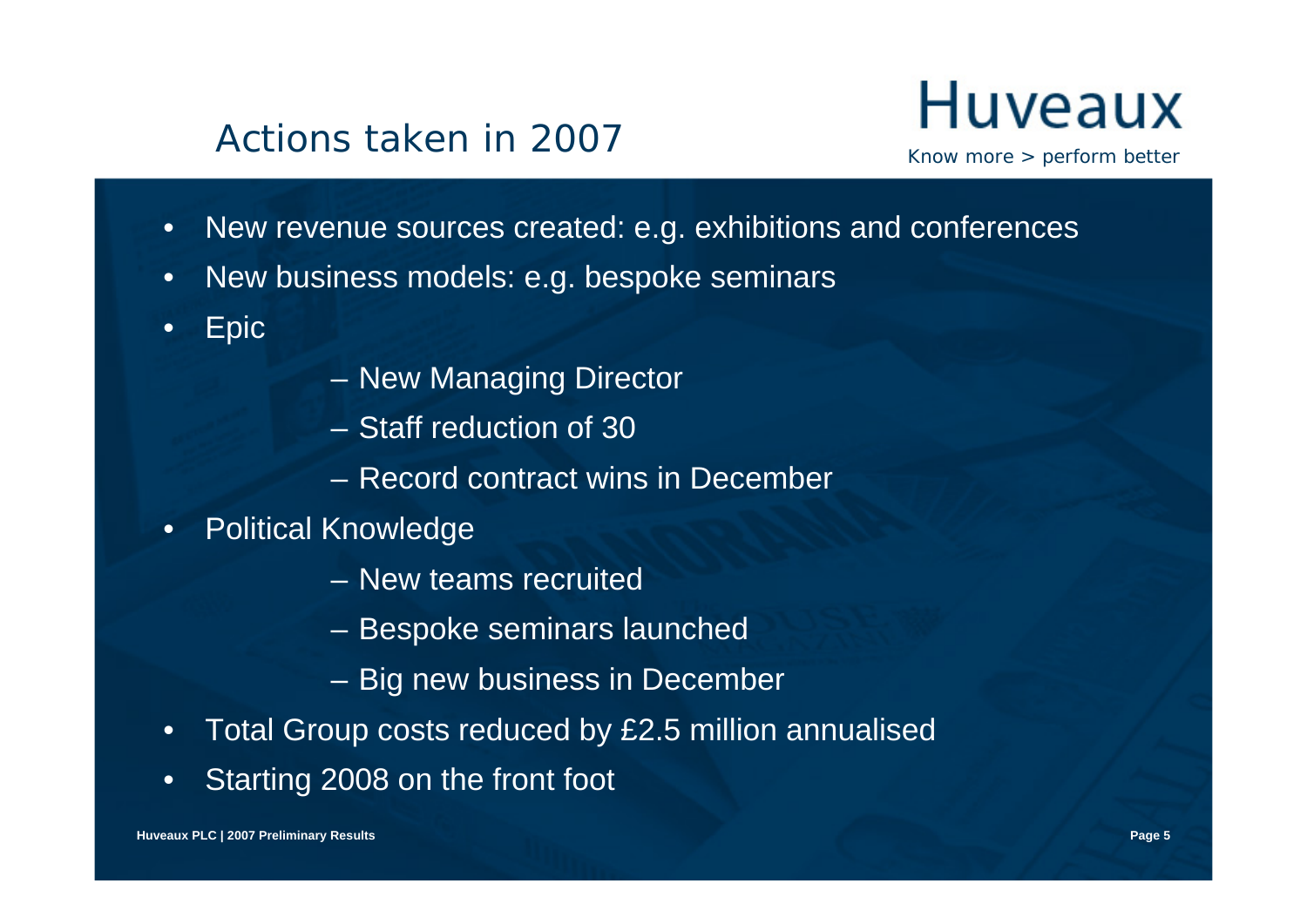

- Dan O'Brien (Finance Director) and Michael Arnaouti (Company Secretary and Director of Corporate Services) have left the group
- We have appointed Rupert Levy as Finance Director and he will be joining Huveaux in April
- John van Kuffeler's position as Chairman has moved to a non-executive role
- Overall annualised cost saving of £0.5 million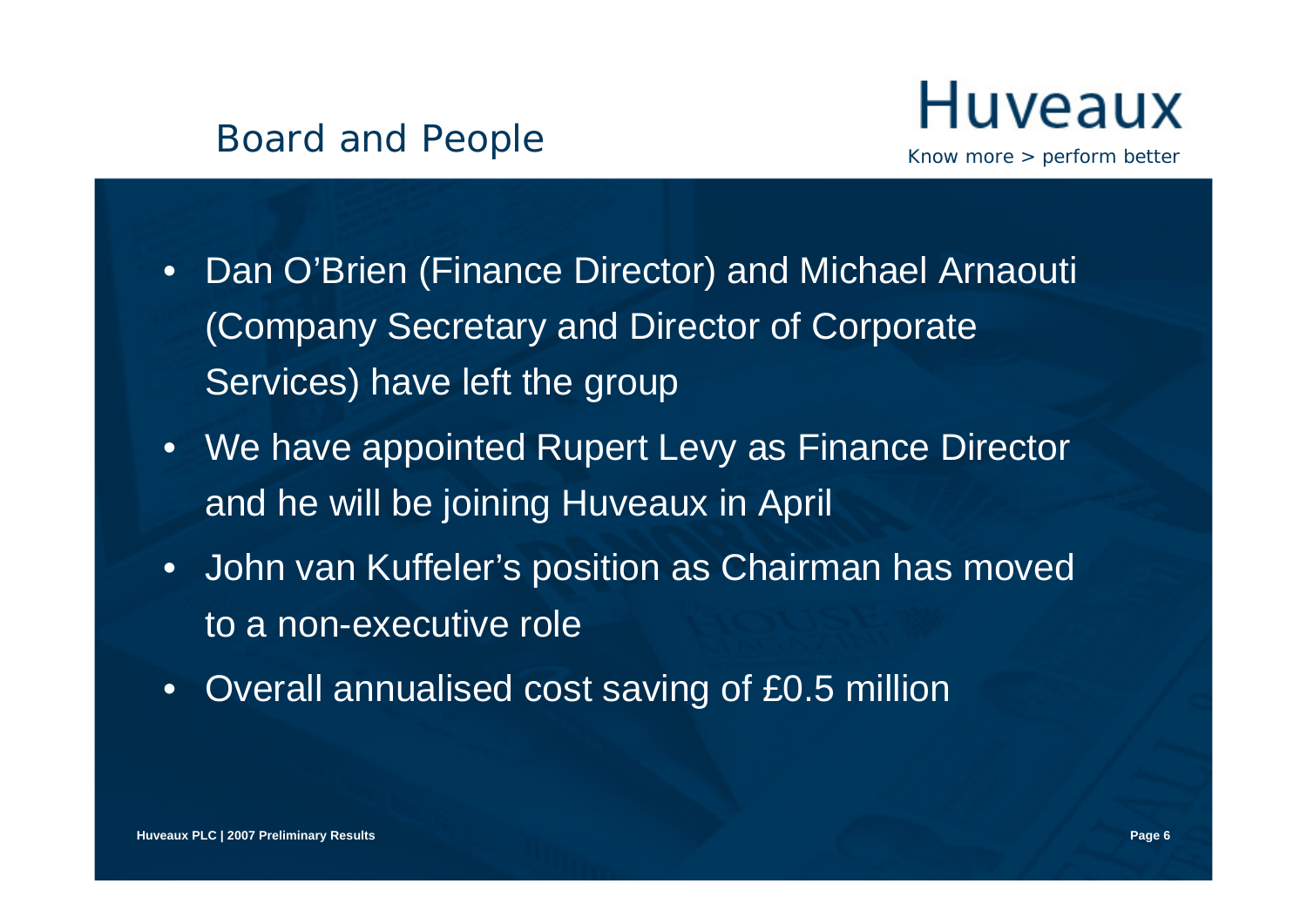#### IFRS

### Huveaux

- Adopted in 2007
- Full announcement 11 May 2007
- Comparative 2006 results restated
- Main differences to UK GAAP:
	- Intangible assets
	- Goodwill
	- Deferred tax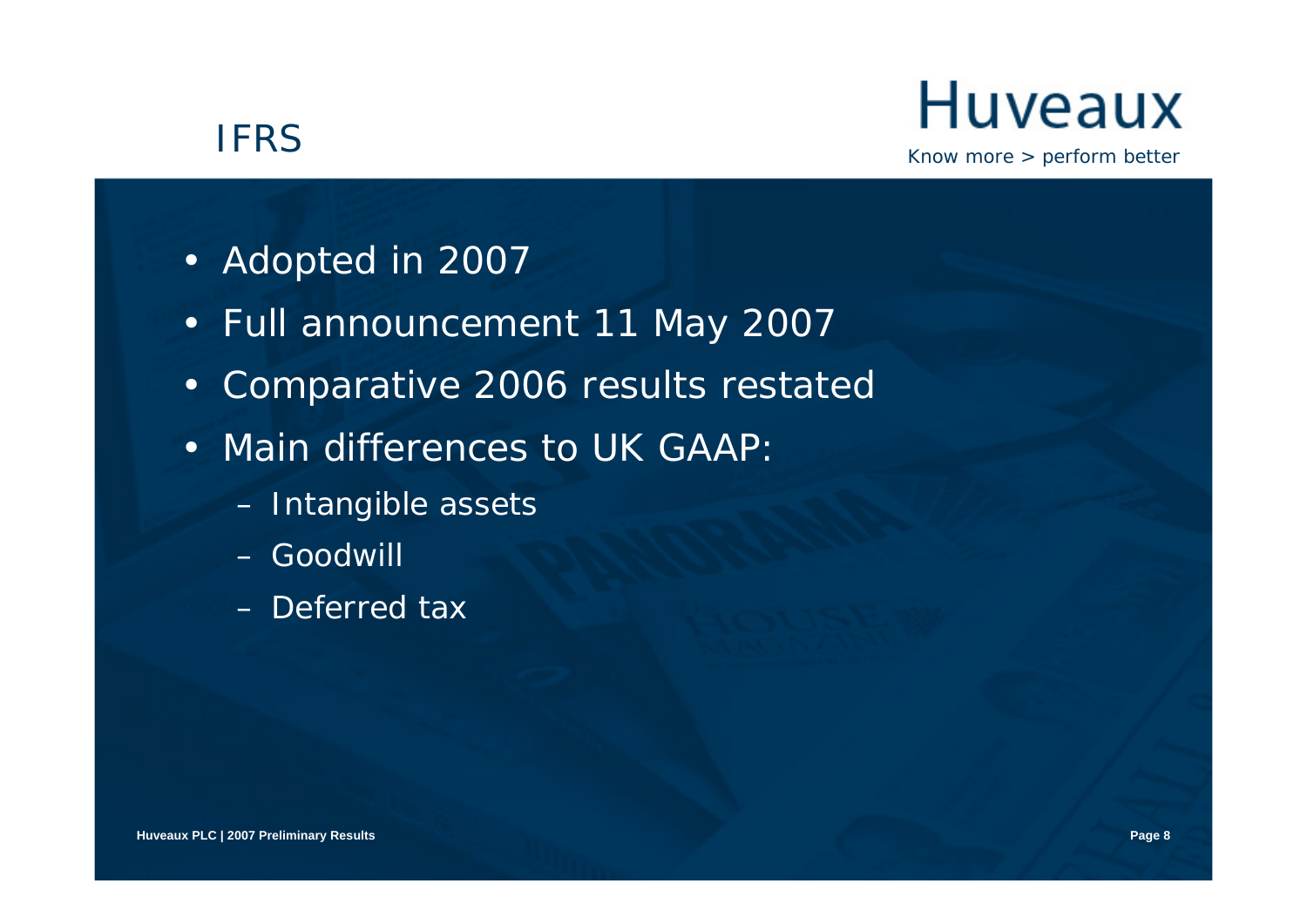#### Financial Highlights

### **Huveaux**

Know more > perform better



\* Pre non-trading items and amortisation of intangible assets arising from business combinations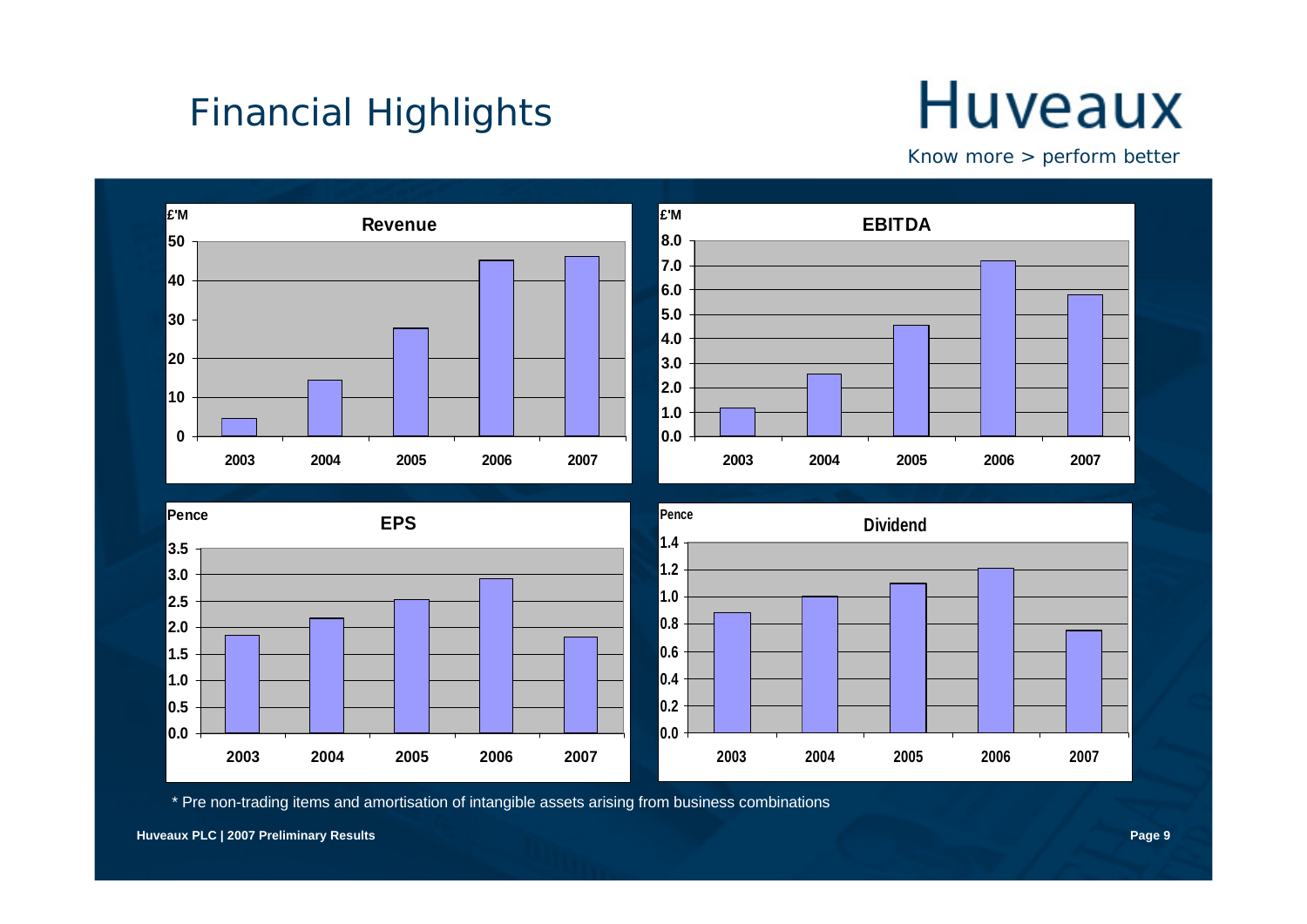#### Balanced revenue sources

### **Huveaux**

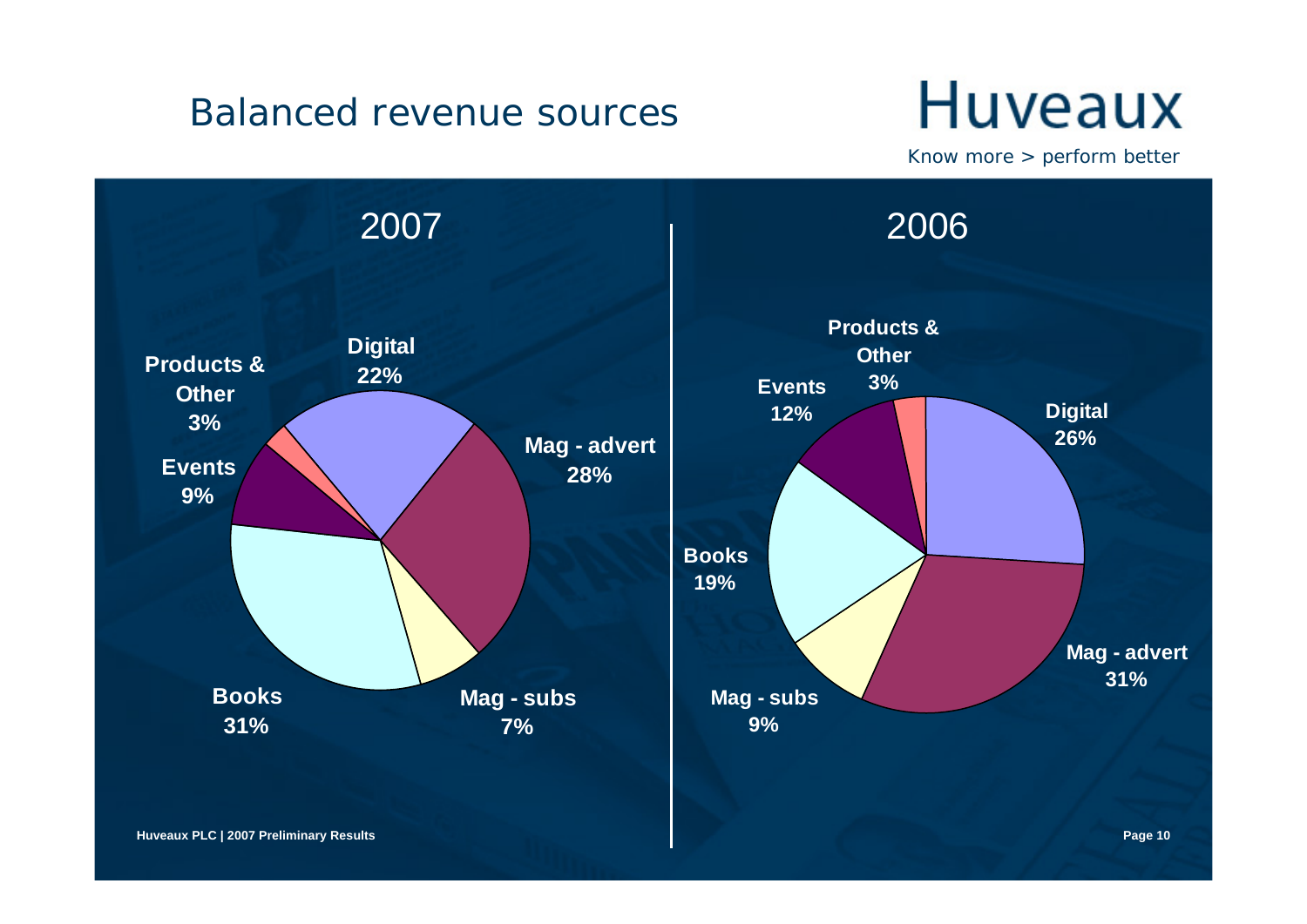#### 2007 Normalised Results

### **Huveaux**

Know more > perform better

| £'000                  | 2007      | 2006      |
|------------------------|-----------|-----------|
| <b>Turnover</b>        | 46,069    | 45,028    |
| <b>Operating Costs</b> | (40, 863) | (38, 365) |
| <b>Net interest</b>    | (1, 541)  | (711)     |
| Pre-tax profit*        | 3,665     | 5,952     |
| Tax                    | (906)     | (1,737)   |
| Profit after tax*      | 2,759     | 4,215     |
| Adjusted EPS* (pence)  | 1.82      | 2.93      |

\*Before non-trading items and amortisation of intangible assets arising from business combinations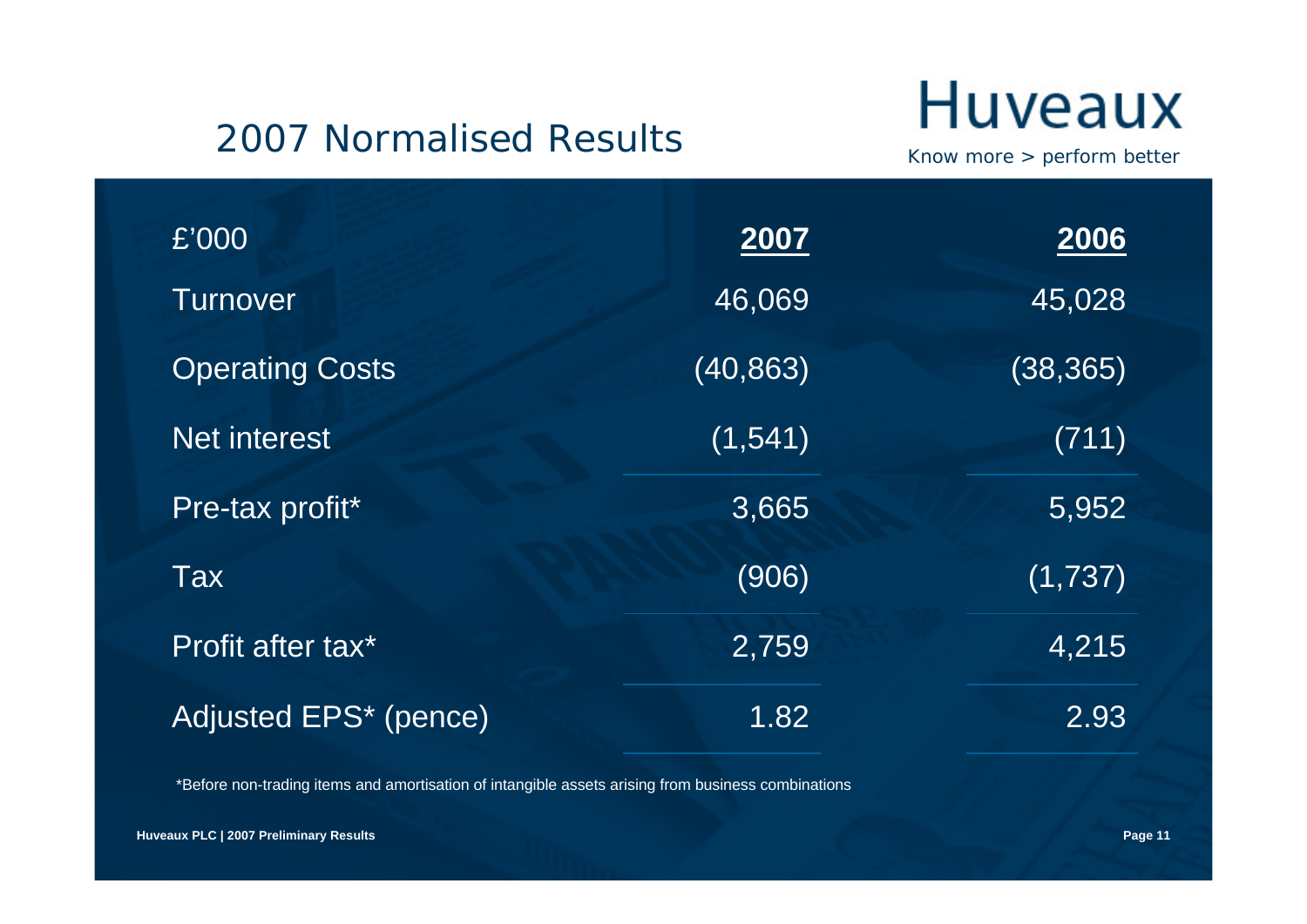#### Non-trading Items



Know more > perform better

*GBP million*Cost reduction programmes 0.7

Aborted deal costs and the cost of the cost of the cost of the cost of the cost of the cost of the cost of the cost of the cost of the cost of the cost of the cost of the cost of the cost of the cost of the cost of the cos

Profit on disposals (0.2)

0.9

\_\_\_\_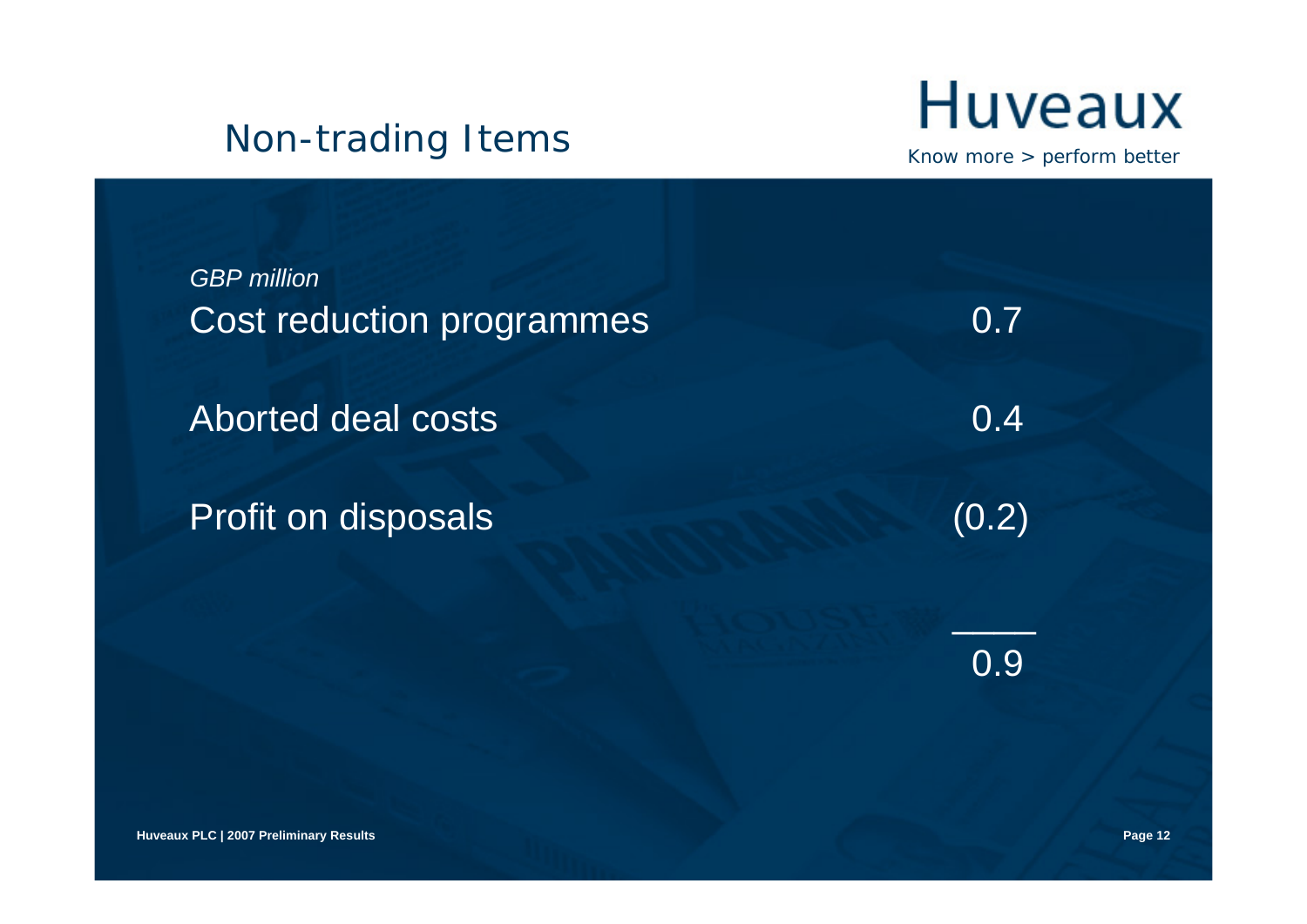#### Divisional Overview

### **Huveaux**

Know more > perform better

|                   | 2007           | 2006    | 2007          |       | 2006          |       |
|-------------------|----------------|---------|---------------|-------|---------------|-------|
| £'000             | <b>Revenue</b> | Revenue | <b>EBITDA</b> |       | <b>EBITDA</b> |       |
| <b>Political</b>  | 10,825         | 10,578  | 1,791         | 16.5% | 2,428         | 23.0% |
| Learning          | 10,544         | 12,718  | 798           | 7.7%  | 1,888         | 14.8% |
| <b>Education</b>  | 12,060         | 6,798   | 2,933         | 24.3% | 2,159         | 31.8% |
| <b>Healthcare</b> | 12,800         | 14,934  | 1,752         | 13.7% | 2,366         | 15.8% |
| <b>HQ</b>         |                |         | (1, 473)      | 3.2%  | (1,667)       | 3.7%  |
| Total             | 46,069         | 45,028  | 5,801         | 12.6% | 7.174         | 15.9% |

\*Profit before interest, tax, depreciation, non-trading items and amortisation of intangible assets recognised on business combinations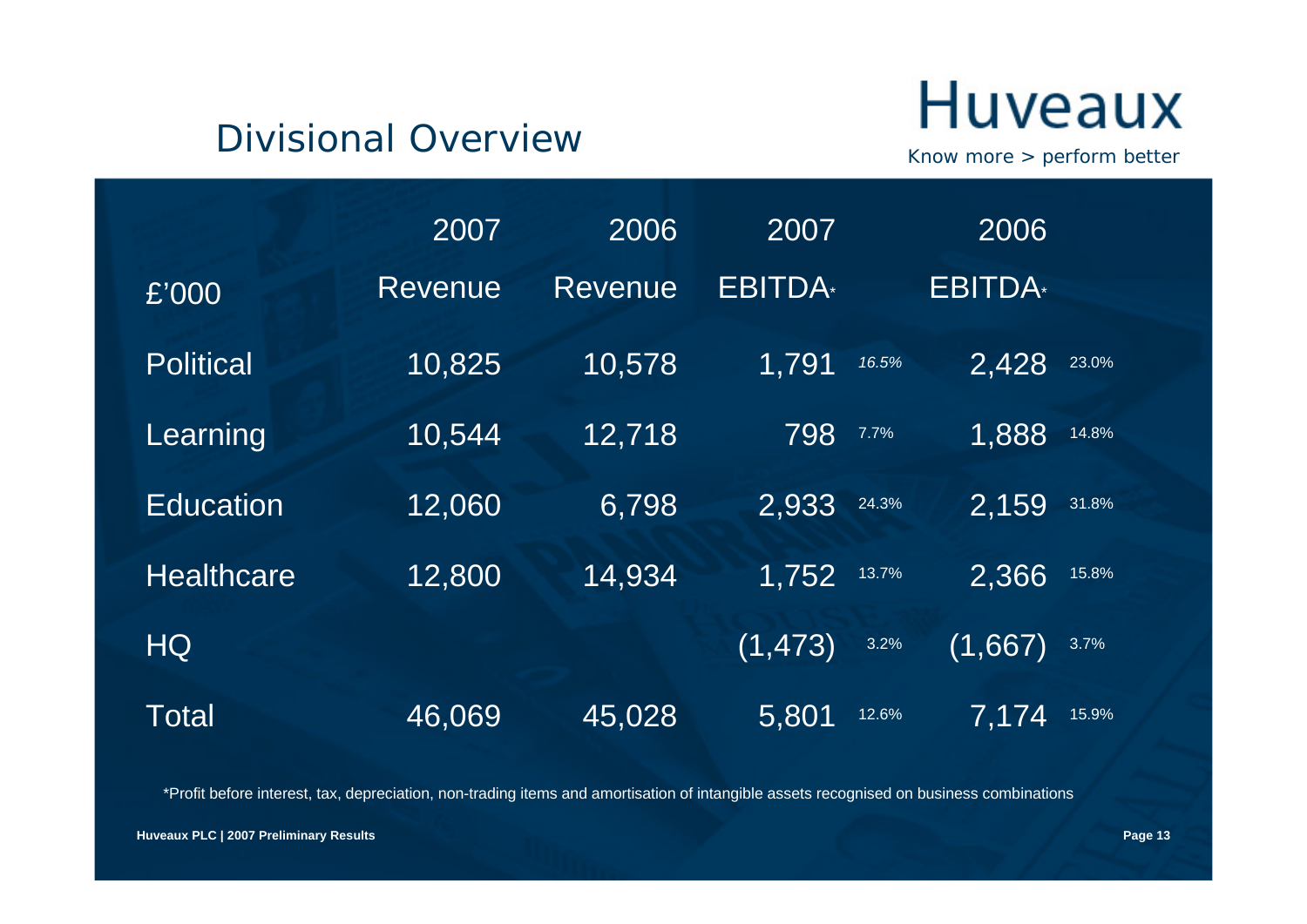#### Borrowings & Gearing



- Gross debt stands at £20.7m having repaid £3.2m during 2007
- Cash generation was very strong with operating cash inflow of £6.0m
- Operating cash conversion at 116% of EBITDA
- Net debt now stands at £18.7 million
- Gearing at 29% with net debt to EBITDA of 3.2 times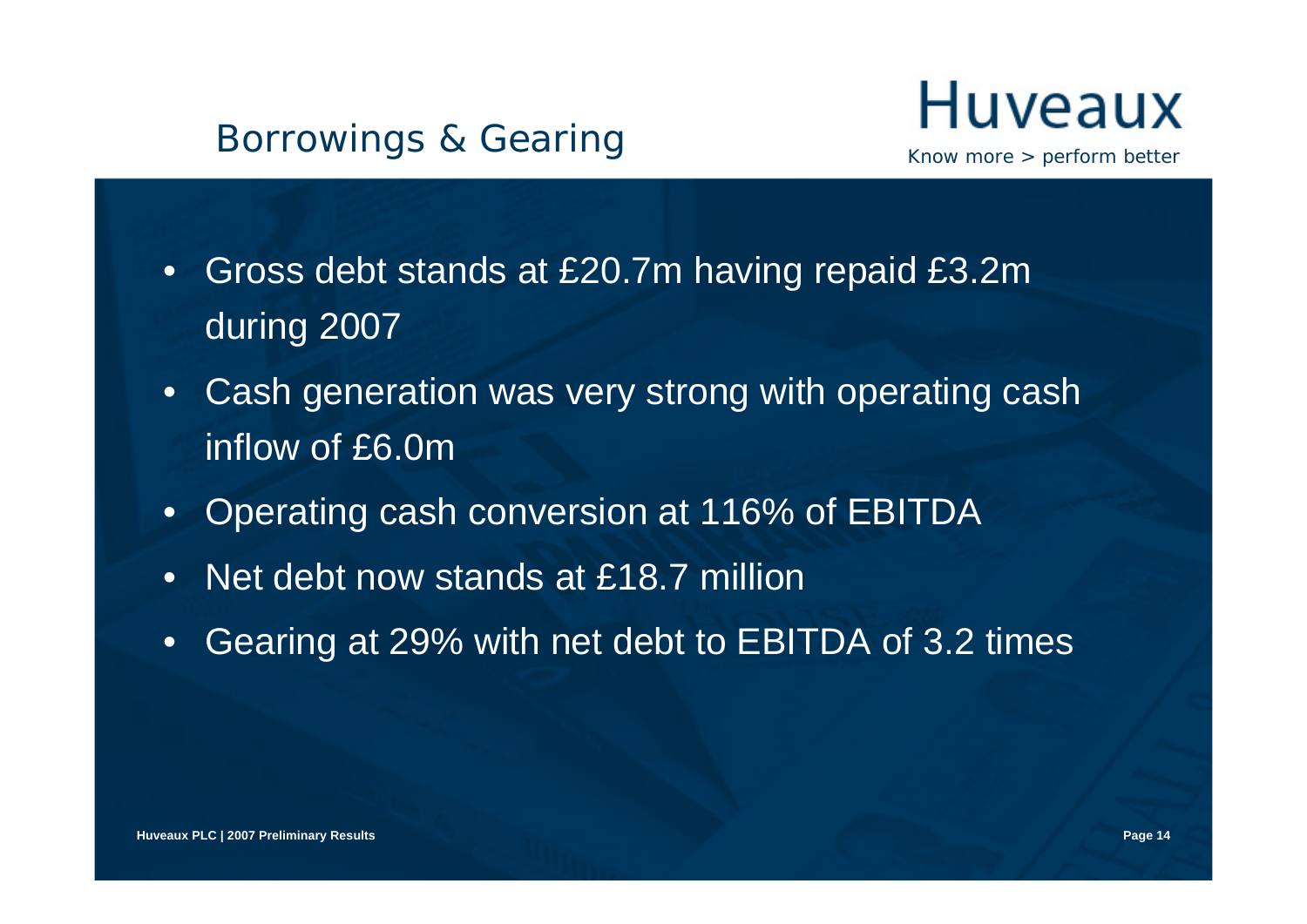



- Company has complied with its covenants for 2007
- Relationship with bank supportive
- We have agreed covenants for 2008 onwards that provide good headroom
- Working capital facility of £2.0m retained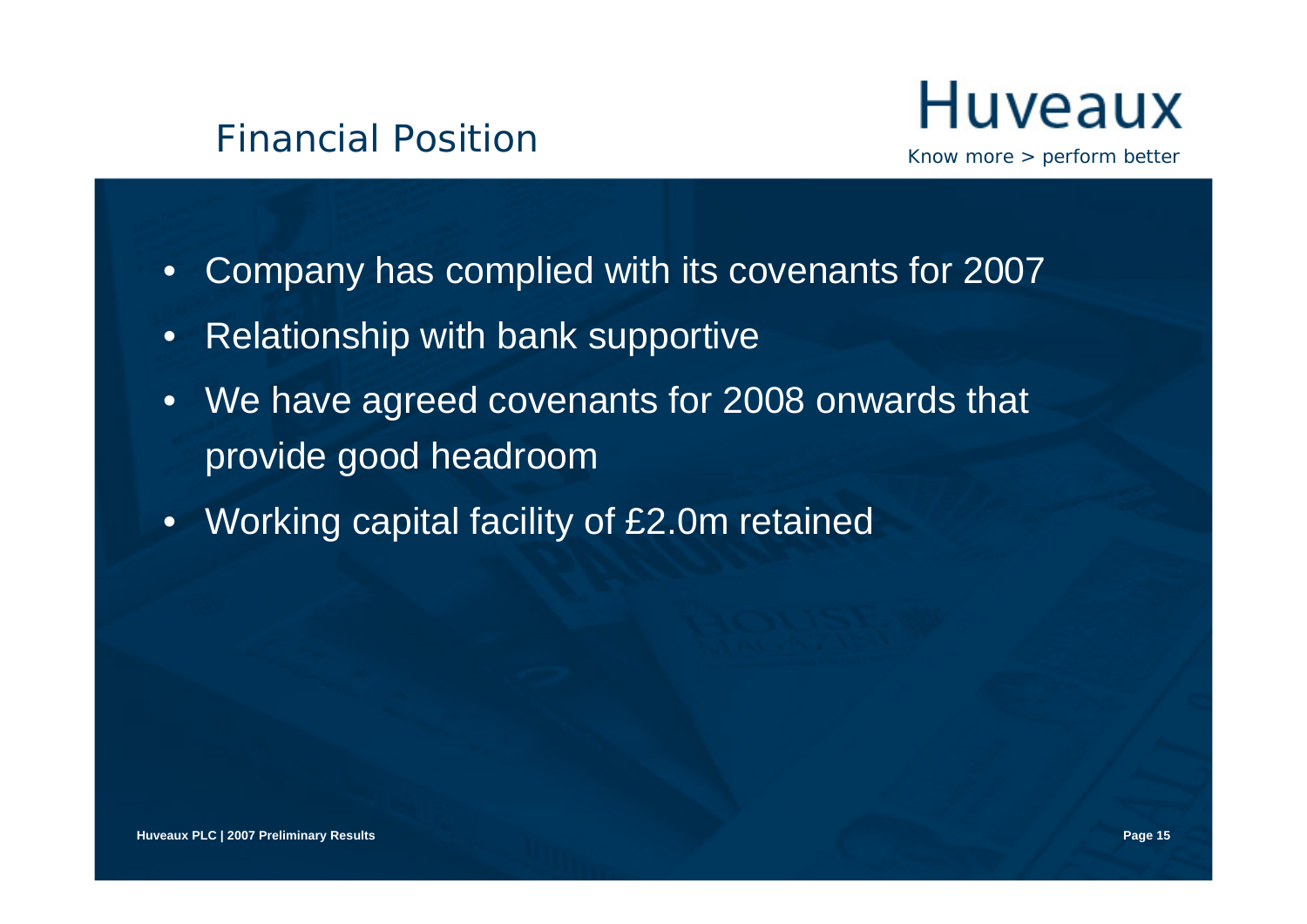#### Business Overview



- A challenging year across most of our business
	- Healthcare Division faces structural change in its market
	- Learning Division has found ways to adapt to reduced spending on public sector training
	- Education Division has seen good profit growth driven by an expanded portfolio and a successful integration of Letts and Leckie
	- Political Division has regrouped after a year of transition and digital investment, and is now well placed for the year ahead
- We expect all our markets to remain challenging in 2008
- Progress will be delivered by concentrating on cost and margin management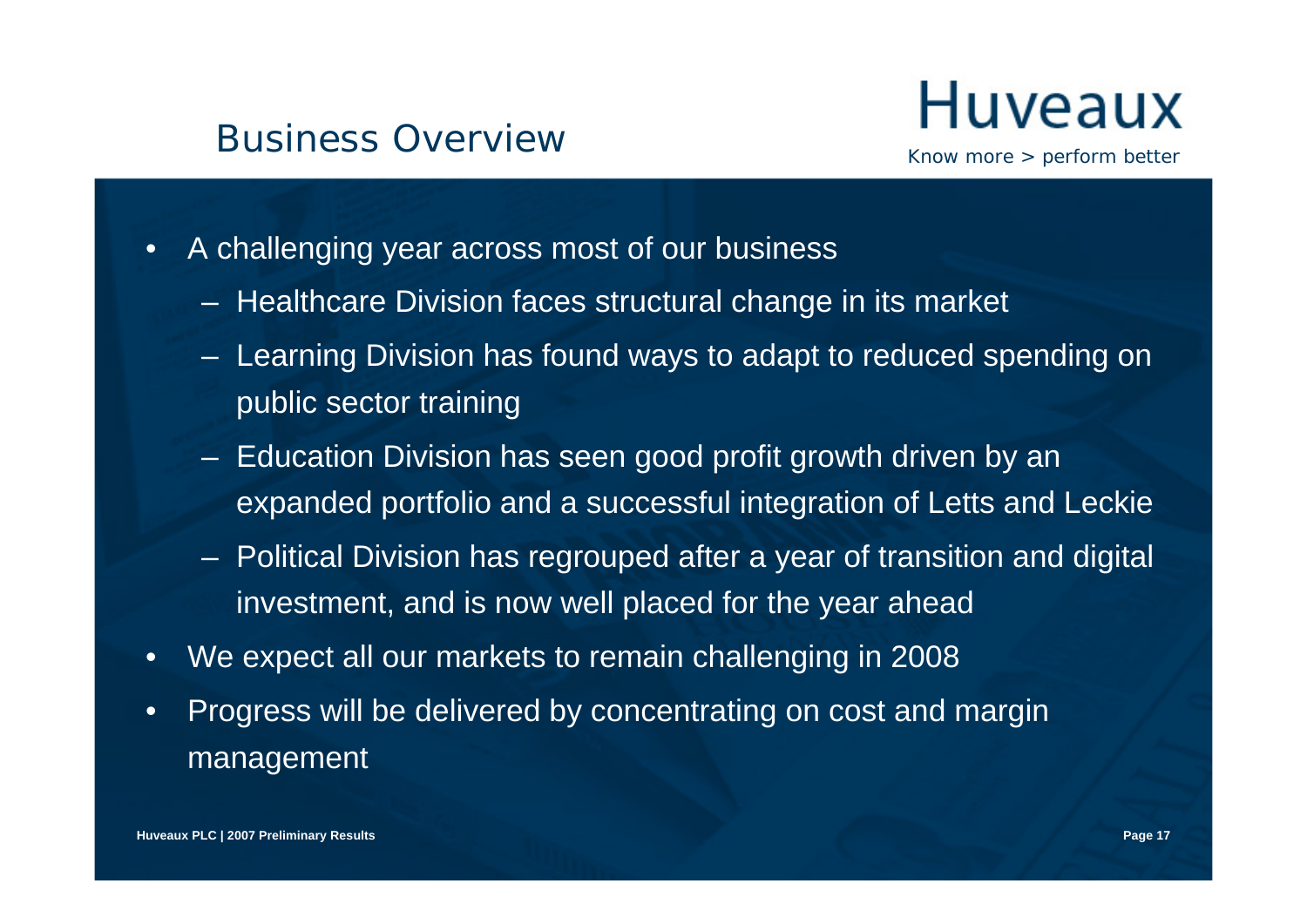Know more > perform better











# Political Division



**DODS**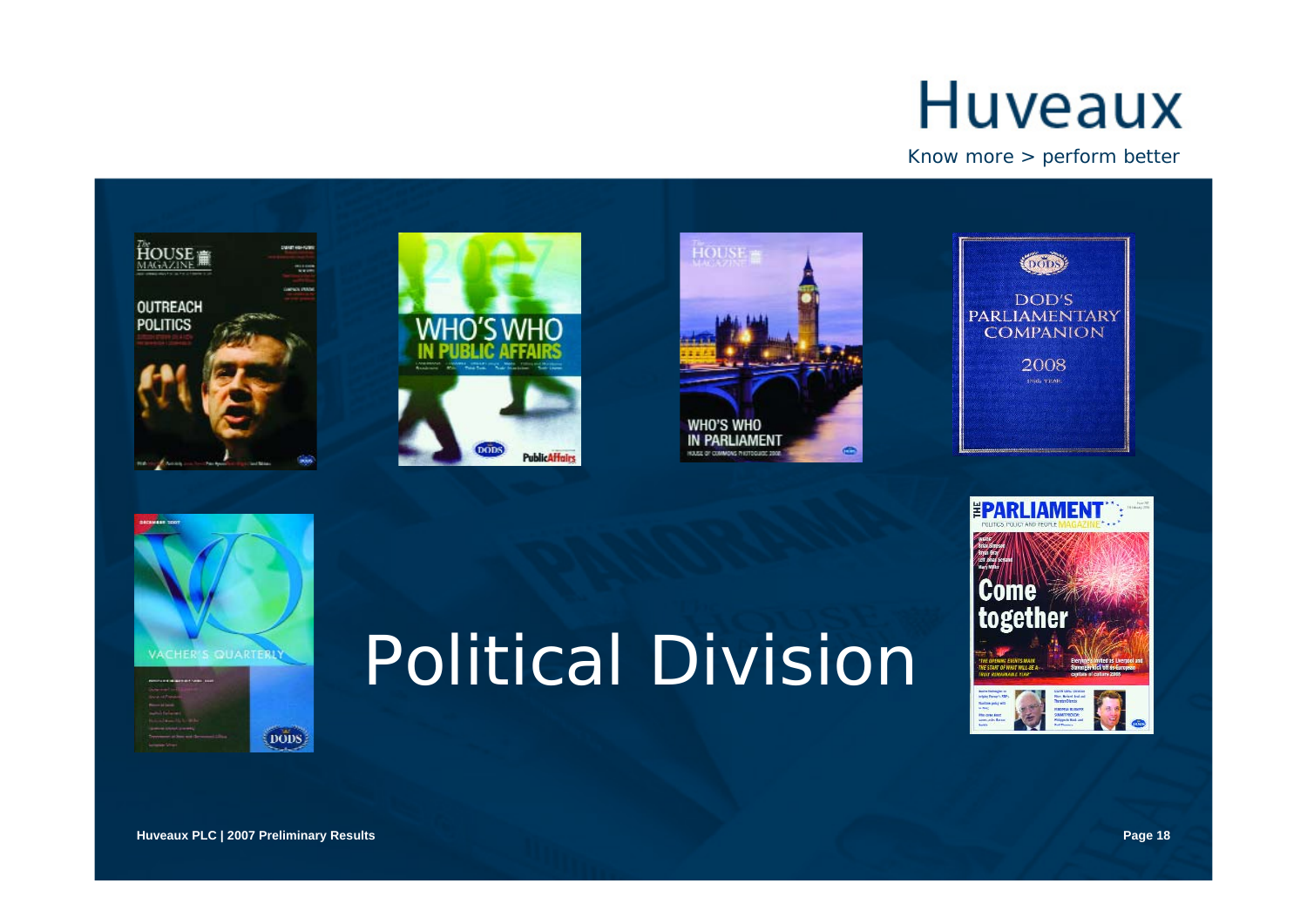- Flat market in the UK for much of 2007
	- Long transition to Gordon Brown as Prime Minister
	- General election speculation across the autumn
- We made a significant investment in digital
	- people
	- technology
- Strong progress in our Brussels market
- Positive impact of election year in France
- Government business getting stronger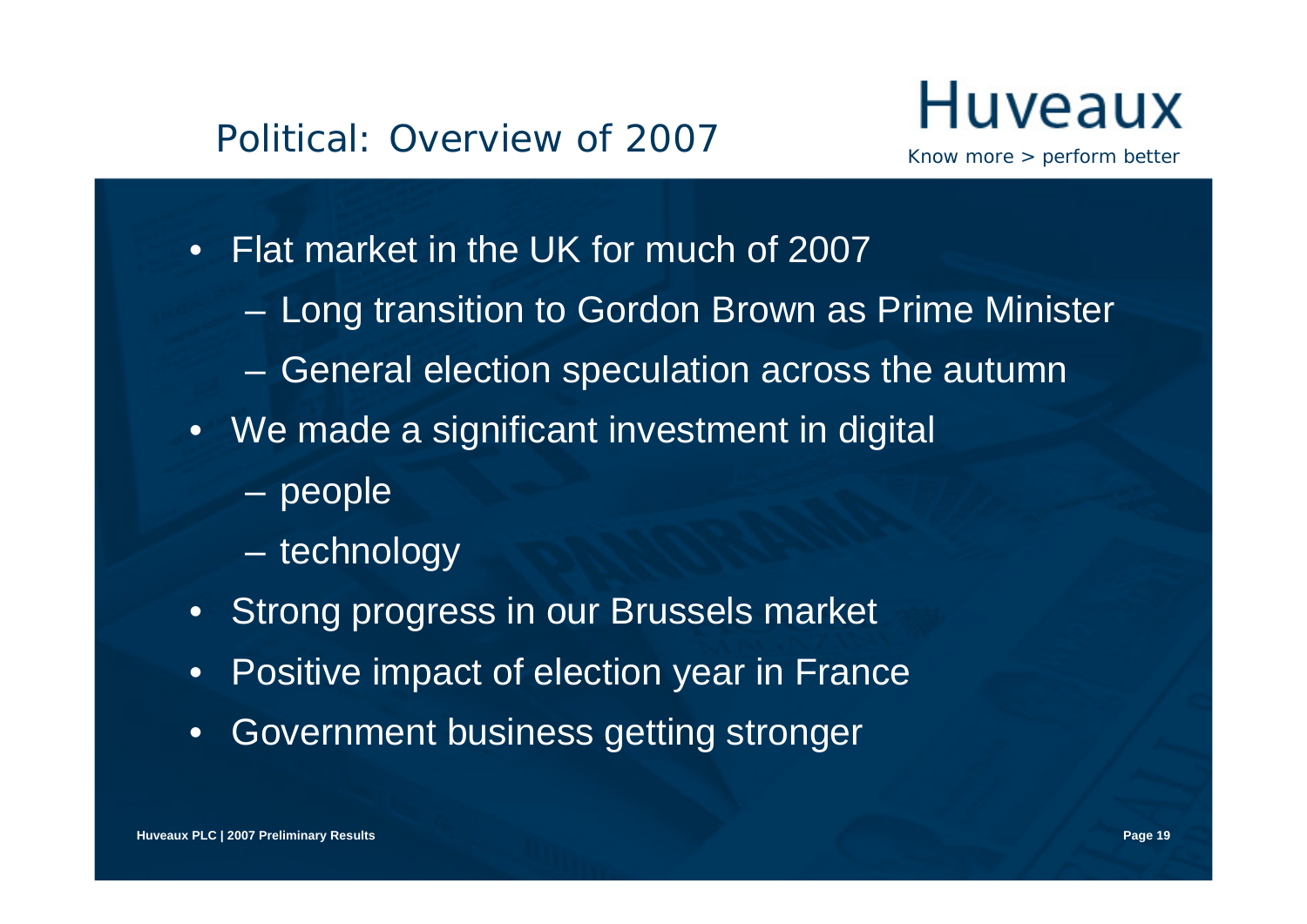#### Political: Achievements in 2007

- Government business grew revenues by 29% driven by online and events (CSN, CSA, CSL)
- Civil Service position now well established
- Strong growth in European publishing through Regional Review and Research Review
- Acquisition of European Public Affairs Directory
- EU monitoring shows revenue growth of 150%
- Solid performance in UK monitoring
- Cost base realigned as we enter 2008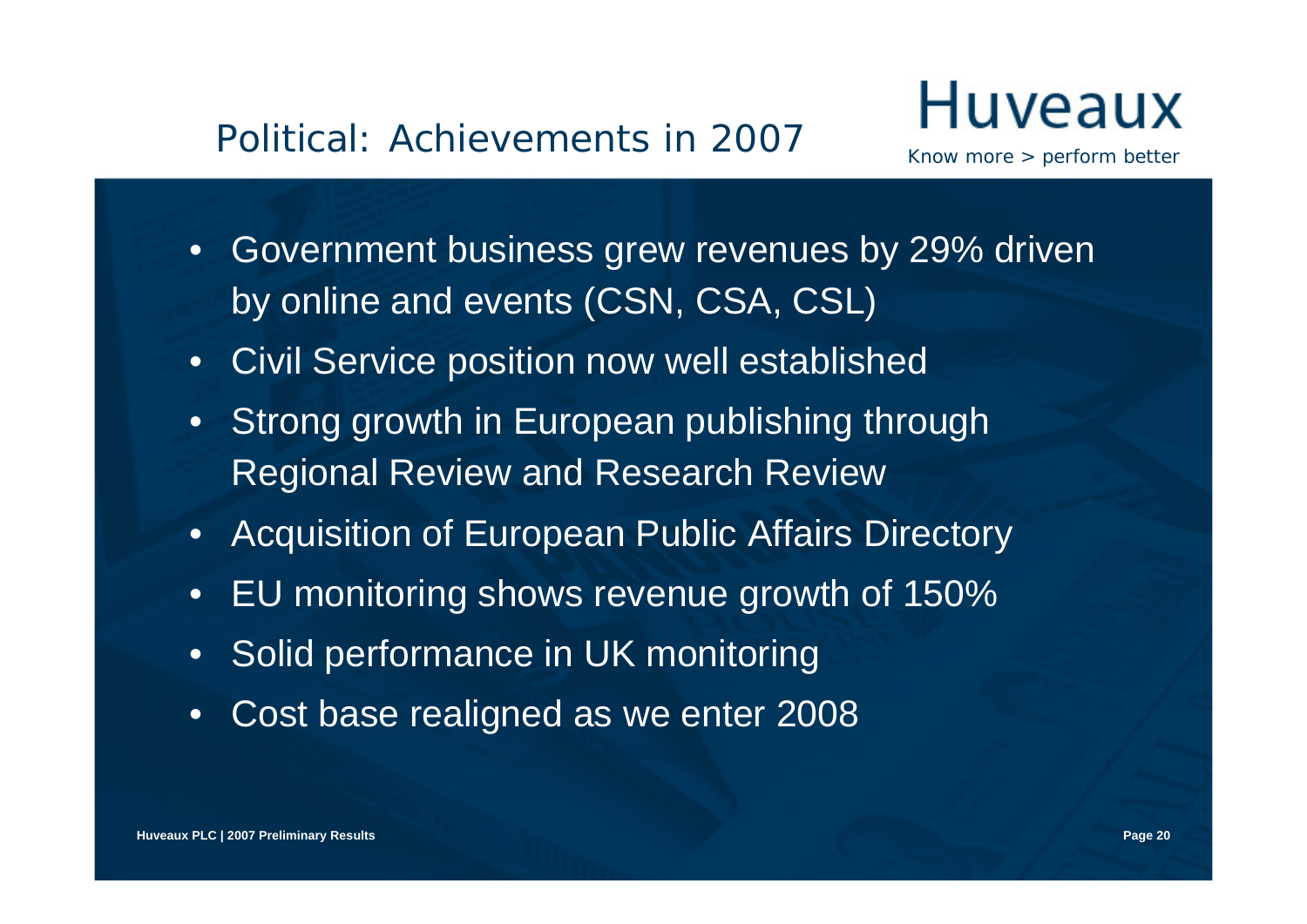- Largely flat political environment in UK ahead of general election widely expected in 2009
- Civil Service Live exhibition taking place in April 08
- 'Your Parliament' exhibition to be held in Westminster Hall
- Growth in events businesses generally
- Continued growth in our Brussels and government businesses
- Growth in UK monitoring
- Benefit of significant cost savings flowing through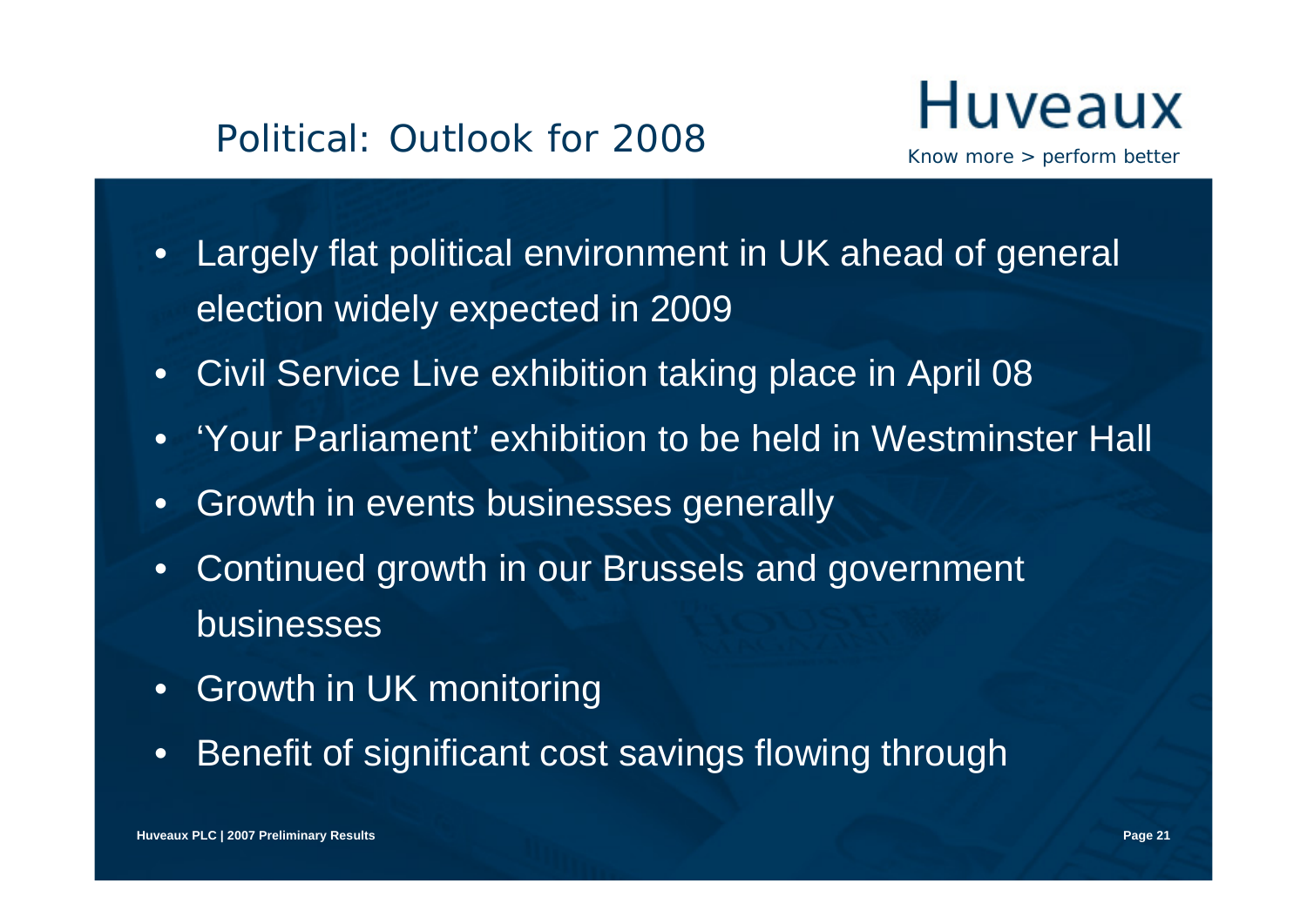#### Know more > perform better







### Learning Division

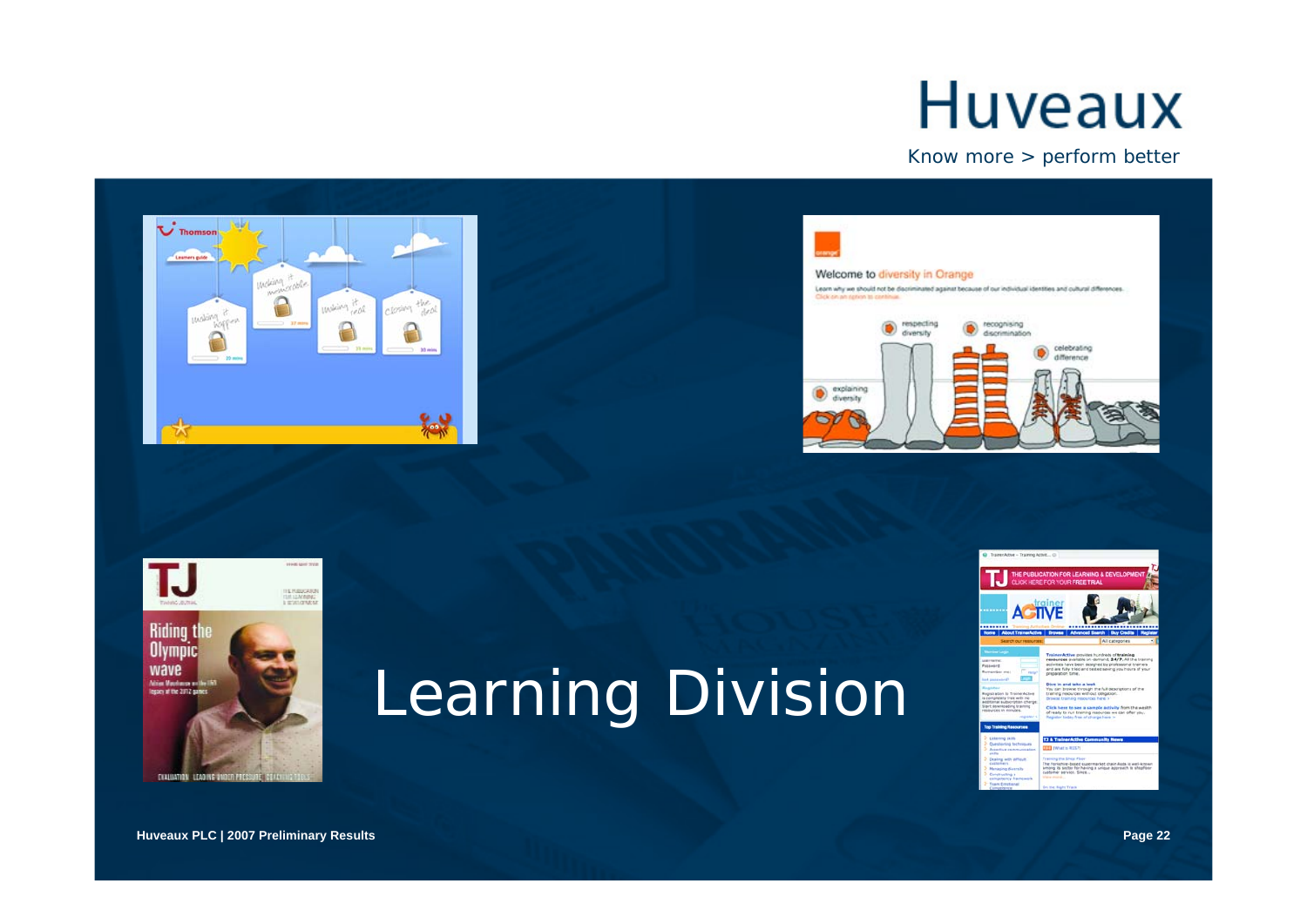#### Learning: Overview 2007

### Huveaux

- Disappointing financial performance at Epic and Political Knowledge
- Public sector training cuts across 2007
- E-learning markets competitive
- Fenman recorded good growth in profits
- Solid year for Training Journal
- New management teams now in place across the Division
- Strong end to the year with record sales levels in both Epic and Political Knowledge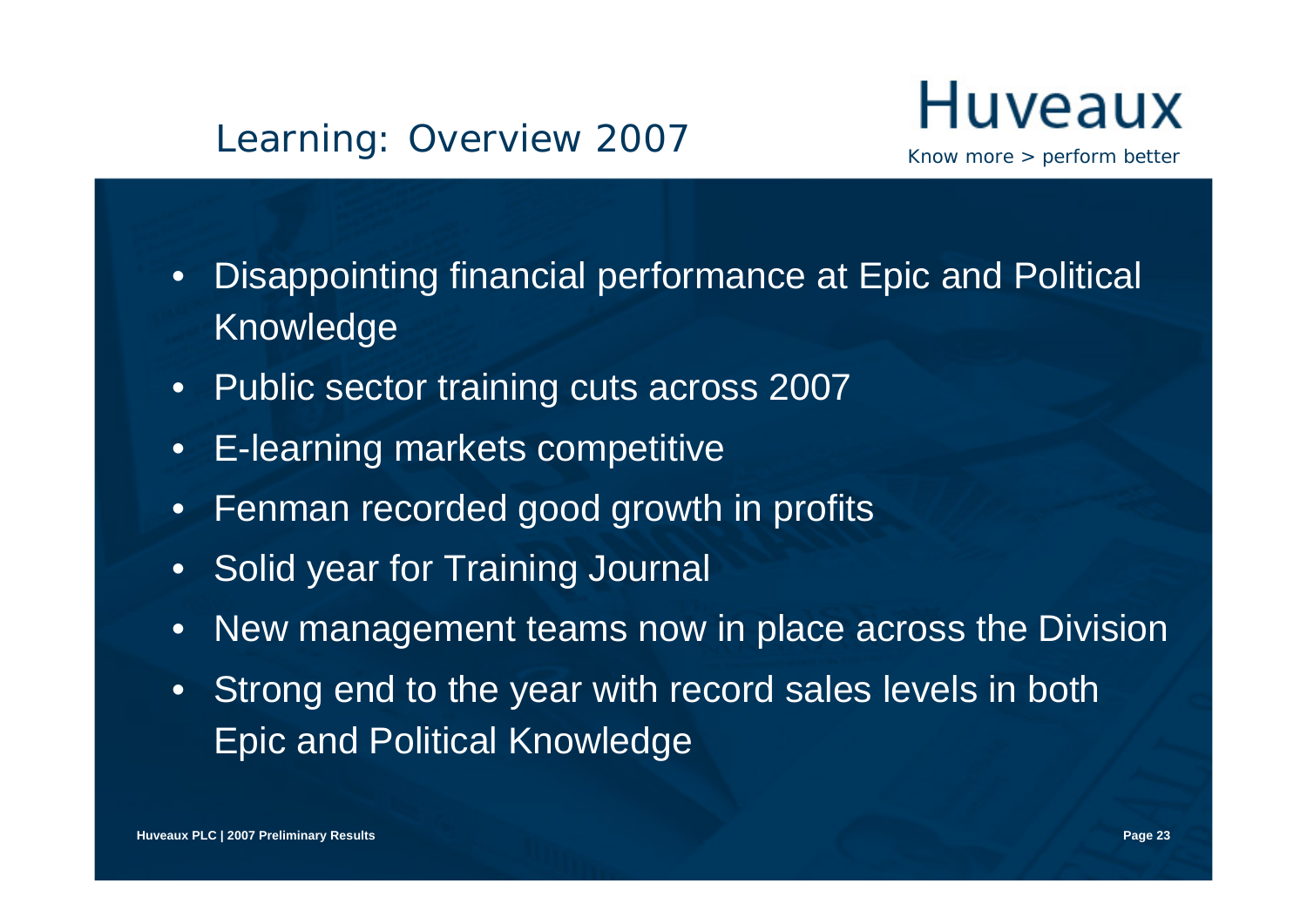#### Learning: Achievements 2007

### Huveaux

- Customised training business model established in response to cuts in training budgets
- Increased Westminster Briefings business with record number of events and conferences
- Launch of several new Civil Service programmes
- Fenman increased profits through cost savings achieved in Q4 2006
- Epic finished the year with a very strong order book
- Significant reduction in headcount and costs at Epic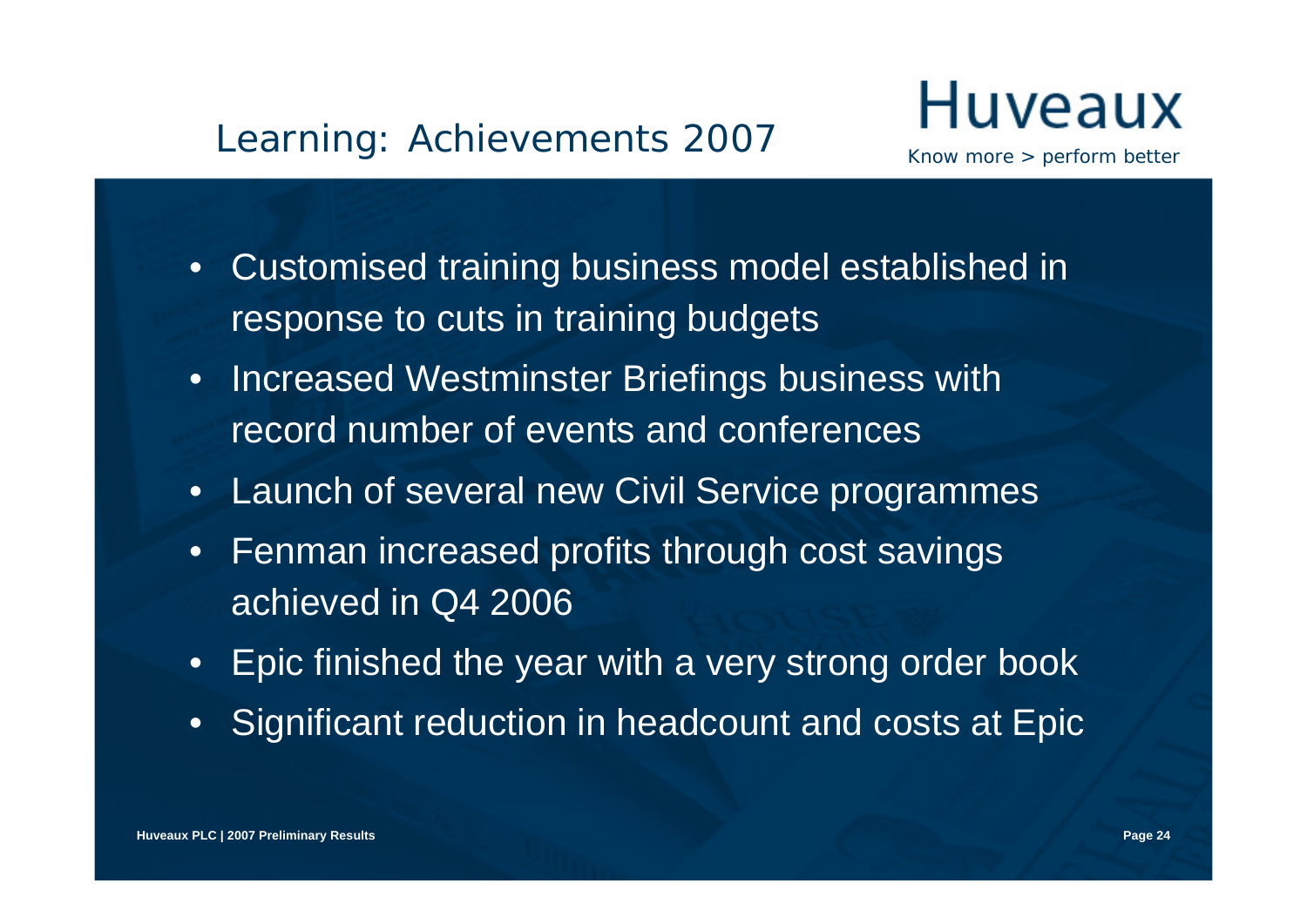- Public sector training budgets to remain tight
- Significant further contract wins at Epic and Political Knowledge
- Benefits of cost savings already flowing through
- New management teams in place
- Solid start to 2008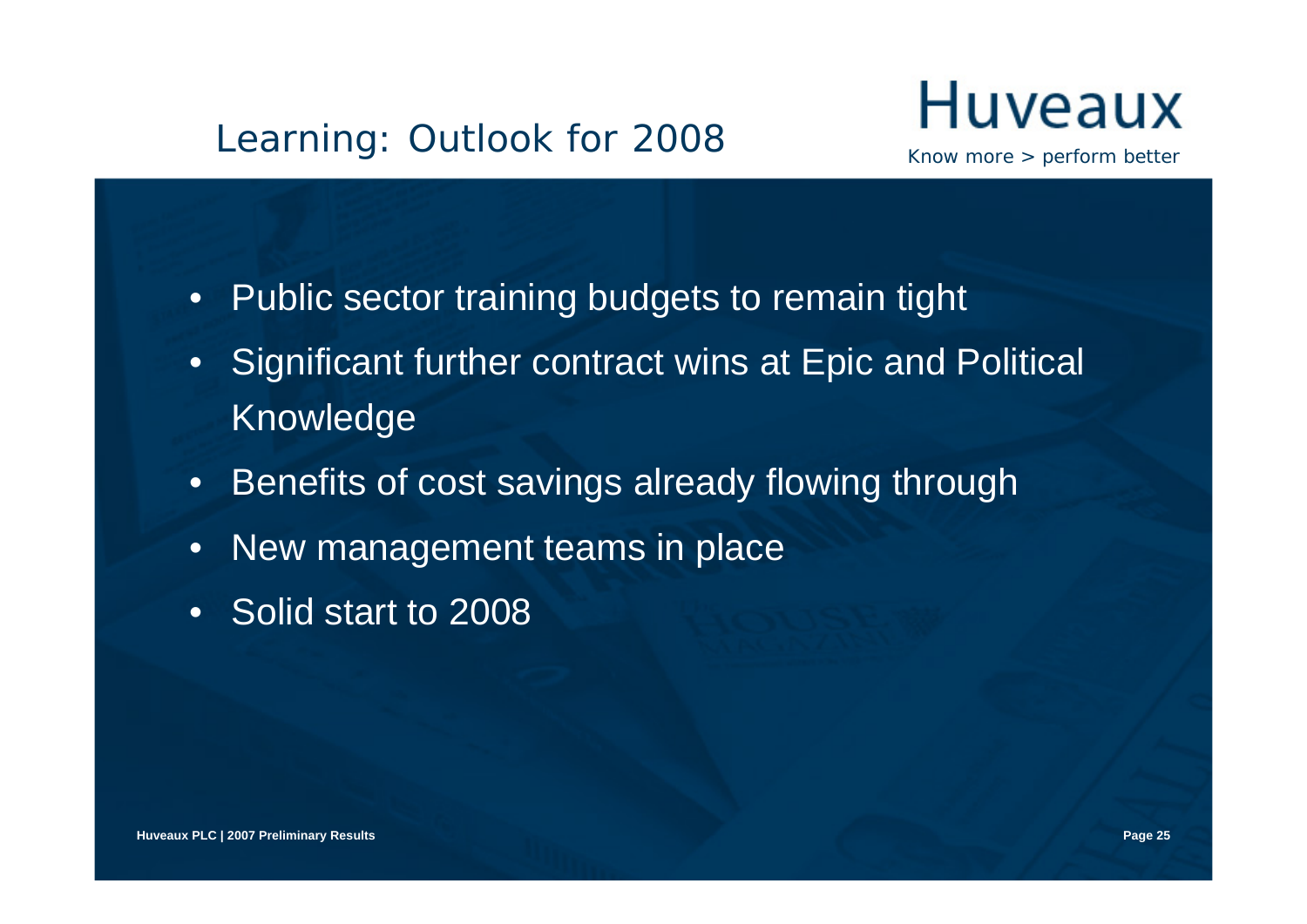Know more > perform better





Leckie x Leckie

### Education Division

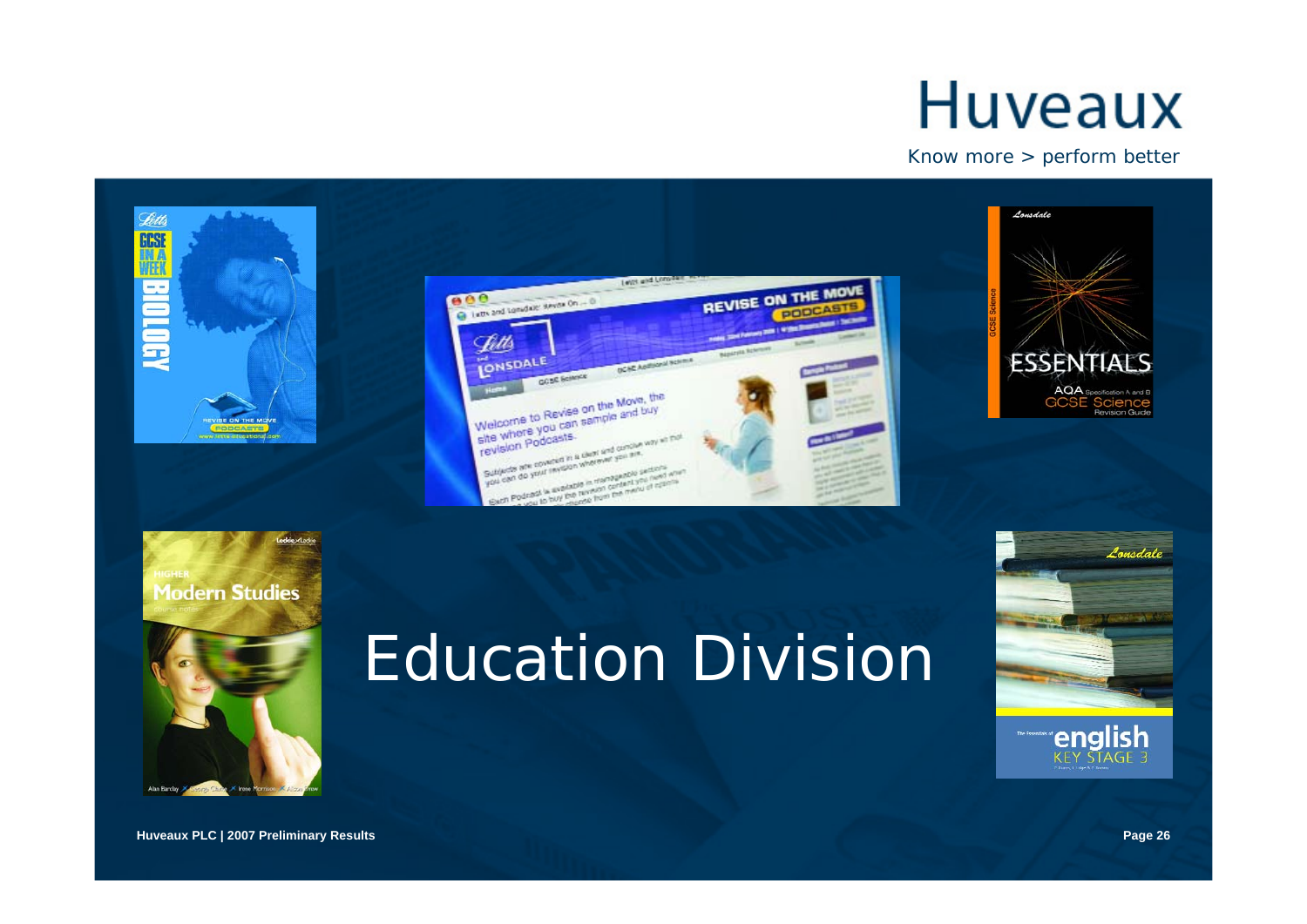#### Education: Overview 2007

### Huveaux

- Like-for-like profit growth of 25%
- Strong schools performance across the board with growth of 9%
- Record sales and profits year for Leckie
- Letts trade sales strong in high street and schools but disappointing to independents and supermarkets
- Lonsdale growth driven by first trade sales and new publishing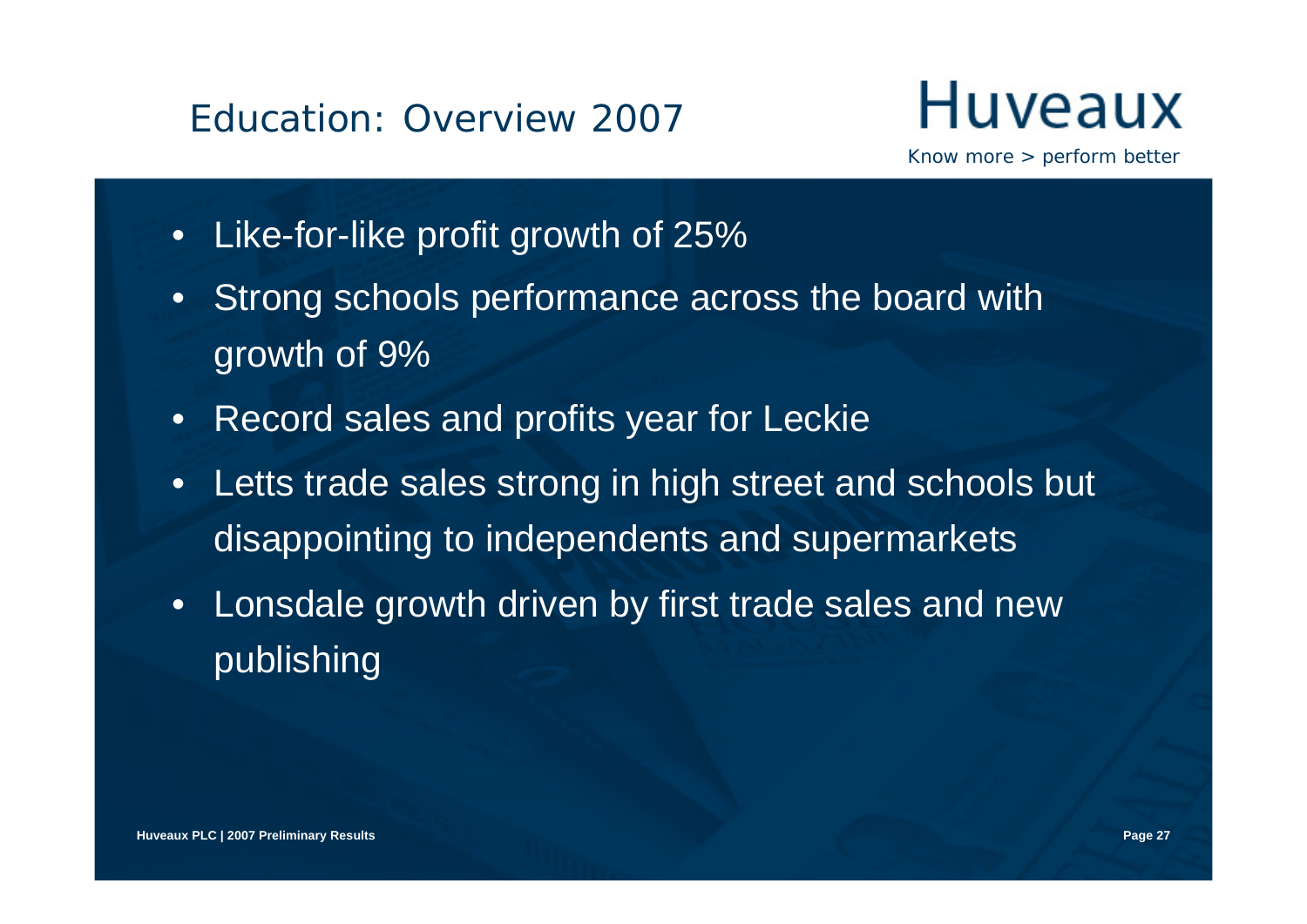

- Overall impressive growth in profits driven by cost savings in print, distribution and overheads
- Record sales and profits at Leckie and Leckie driven by new own titles
- New imprint 'Essentials' launched and achieving impressive early volumes
- 'Essentials on-line' digital product launched
- E-commerce revenue growth very strong
- Digital partnerships established with Autology, TutorVista and Research Machines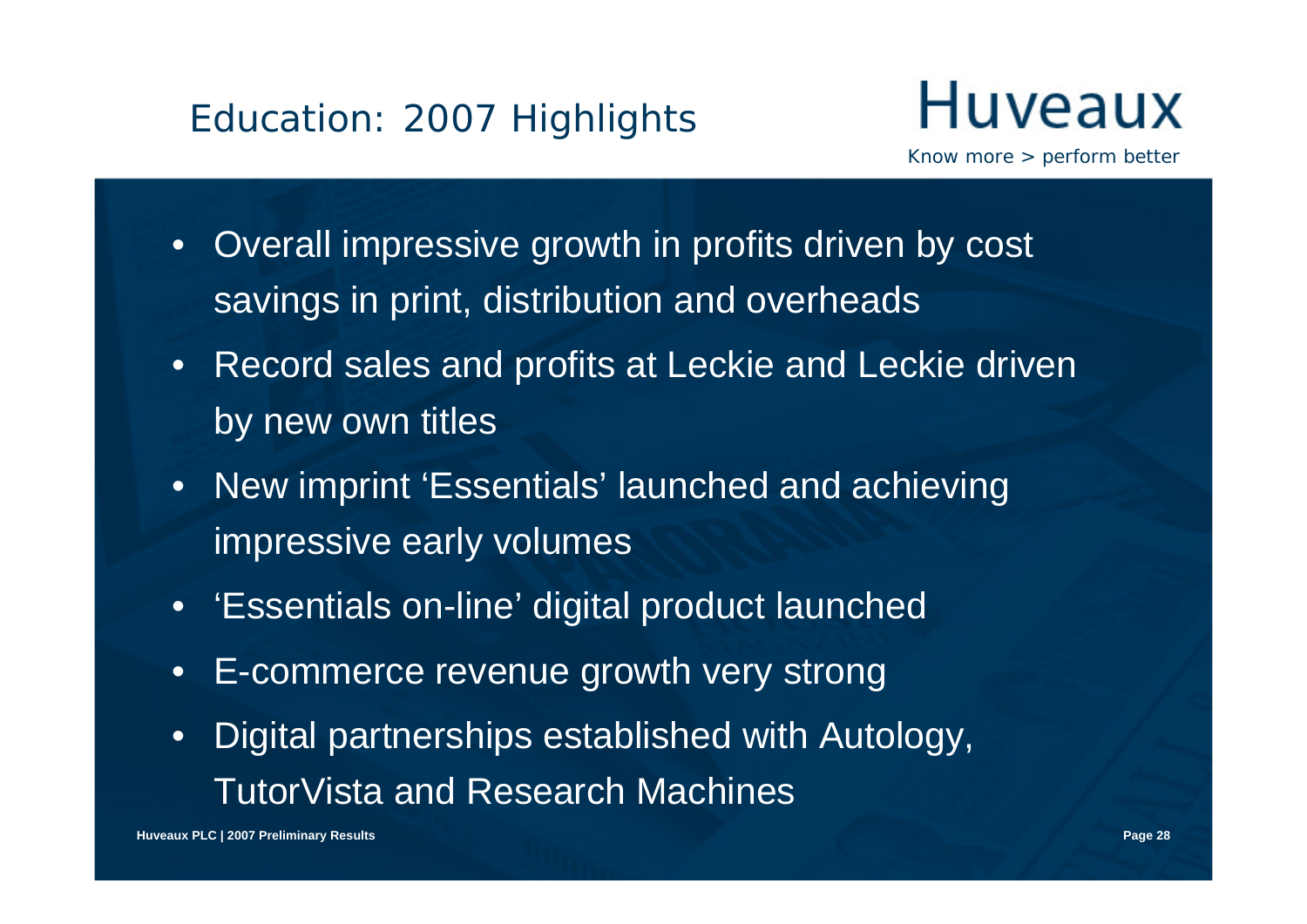- Key area of growth for the Huveaux group
- Overall market expected to show modest growth
- Continued expansion of our portfolio across the board
- Return to revenue growth for Letts trade channel
- Leading brands and strong content creates opportunity as schools update materials
- Digital capability further enhanced through partnerships
- Continued growth in profits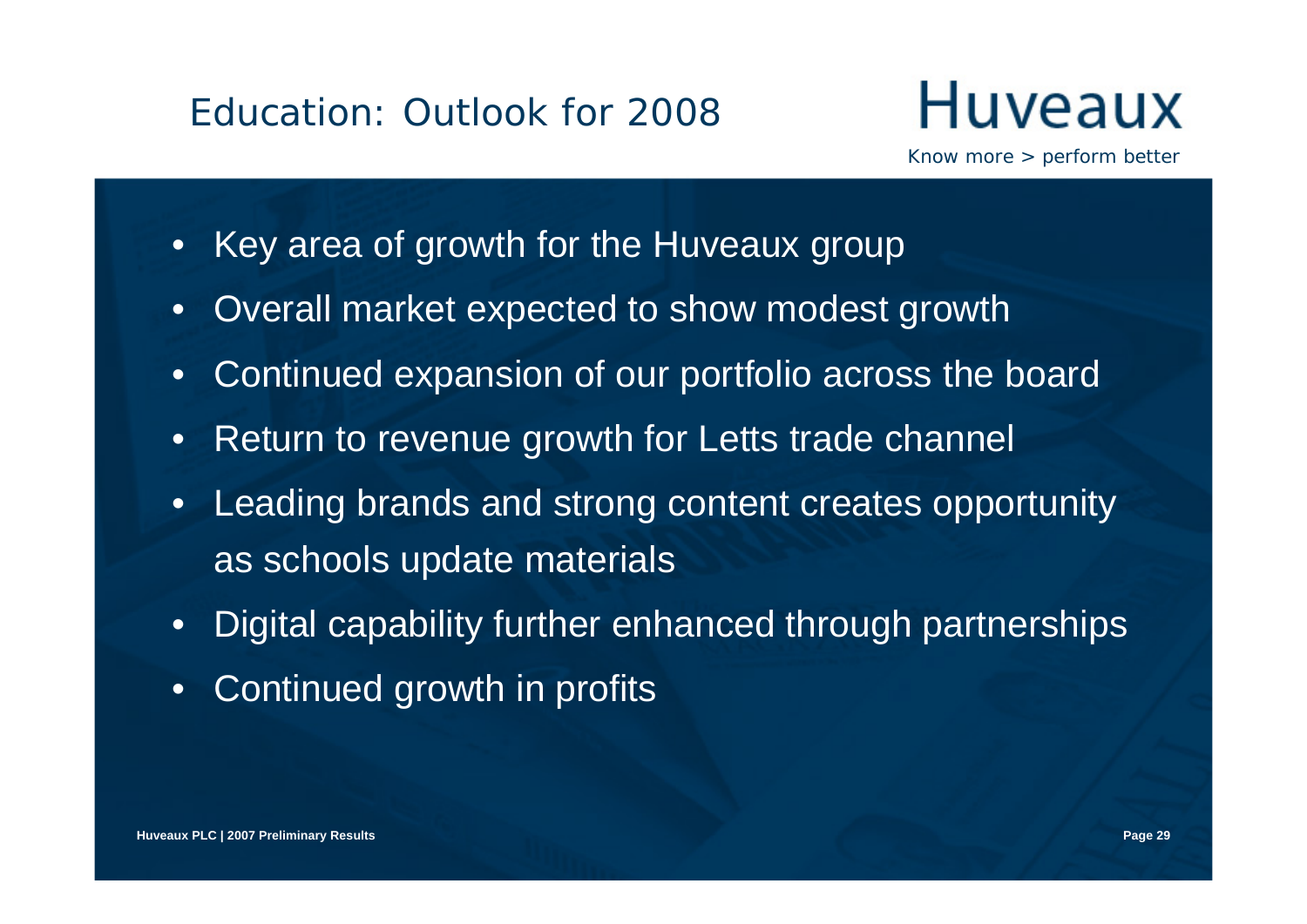









### Healthcare Division

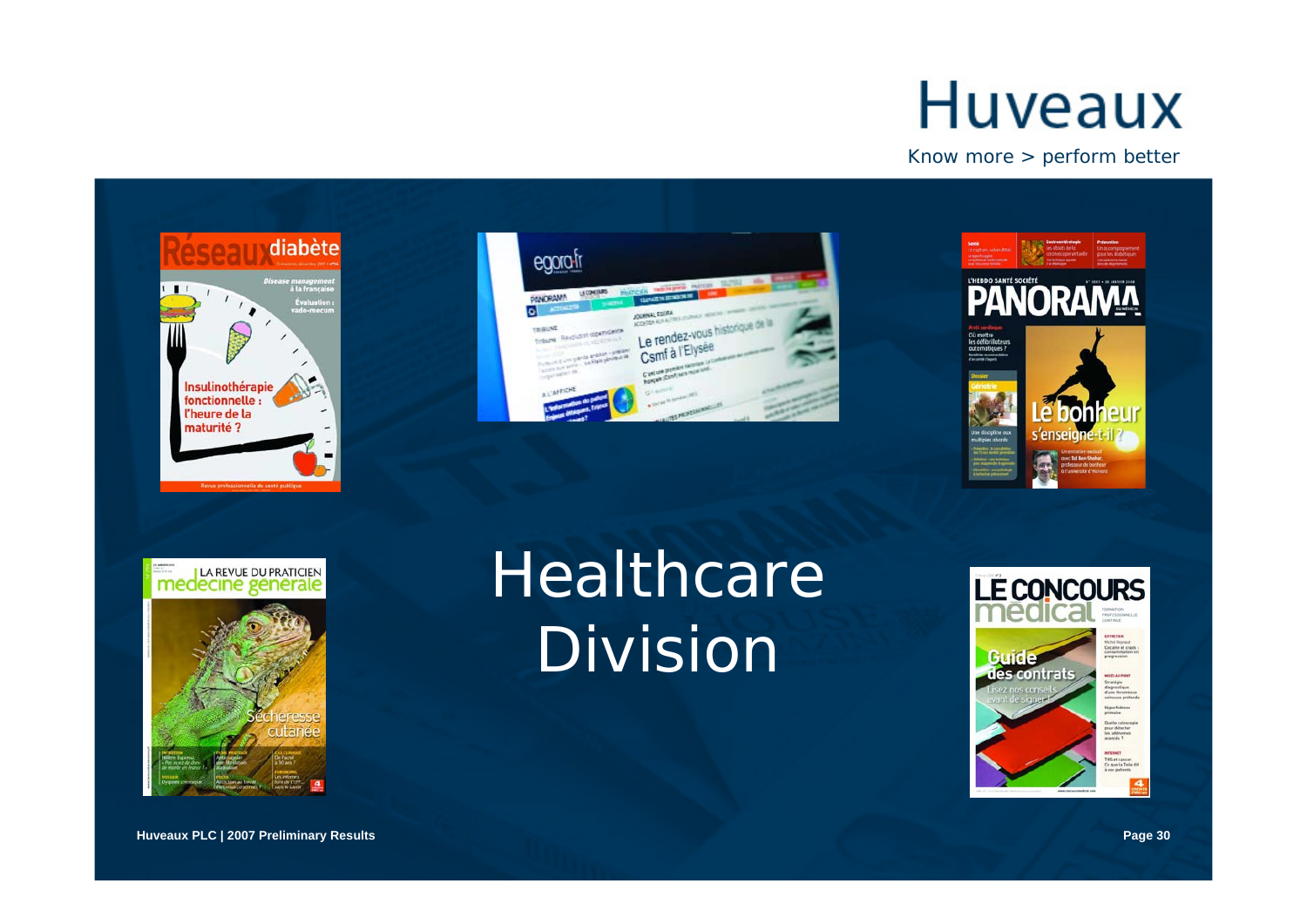#### Healthcare: Developments in 2007

- Pharmaceutical advertising market down by 8%
- Rise in generics and lack of new blockbuster drugs
- Our market share held at 24%
- Low margin contract publishing activities closed without impacting profits
- Cardiology magazine disposed of for €0.9m
- CME revenues starting to build slowly
- Agreement signed with Federations des Specialités Médicales to produce accredited CME programmes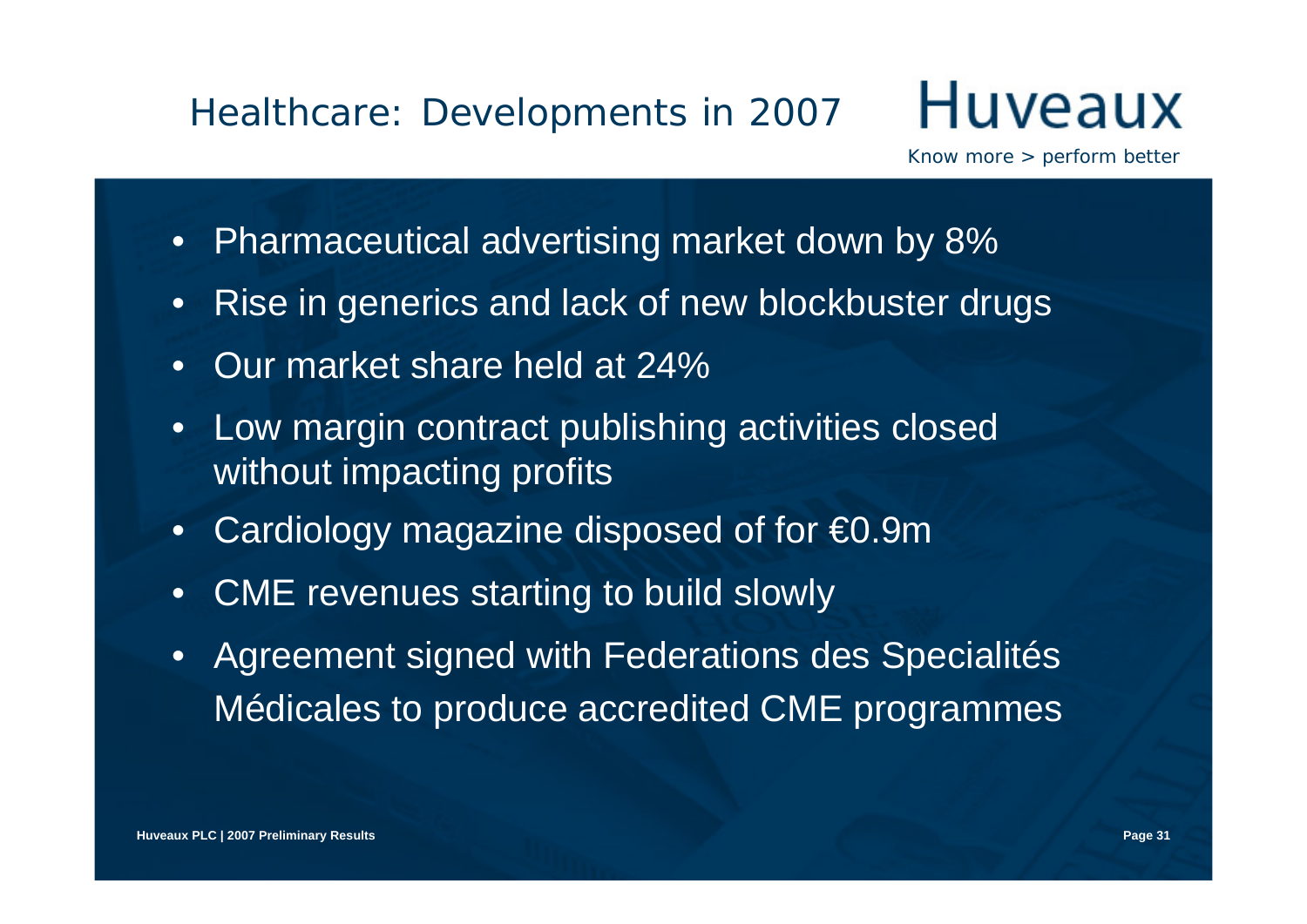

- Advertising markets have decreased further in early 2008 and remain unstable
- CME programmes revenue streams continue to build slowly
- E-learning products available on Egora.fr website
- Medical monitoring product introduced
- Continue to review our options with this business group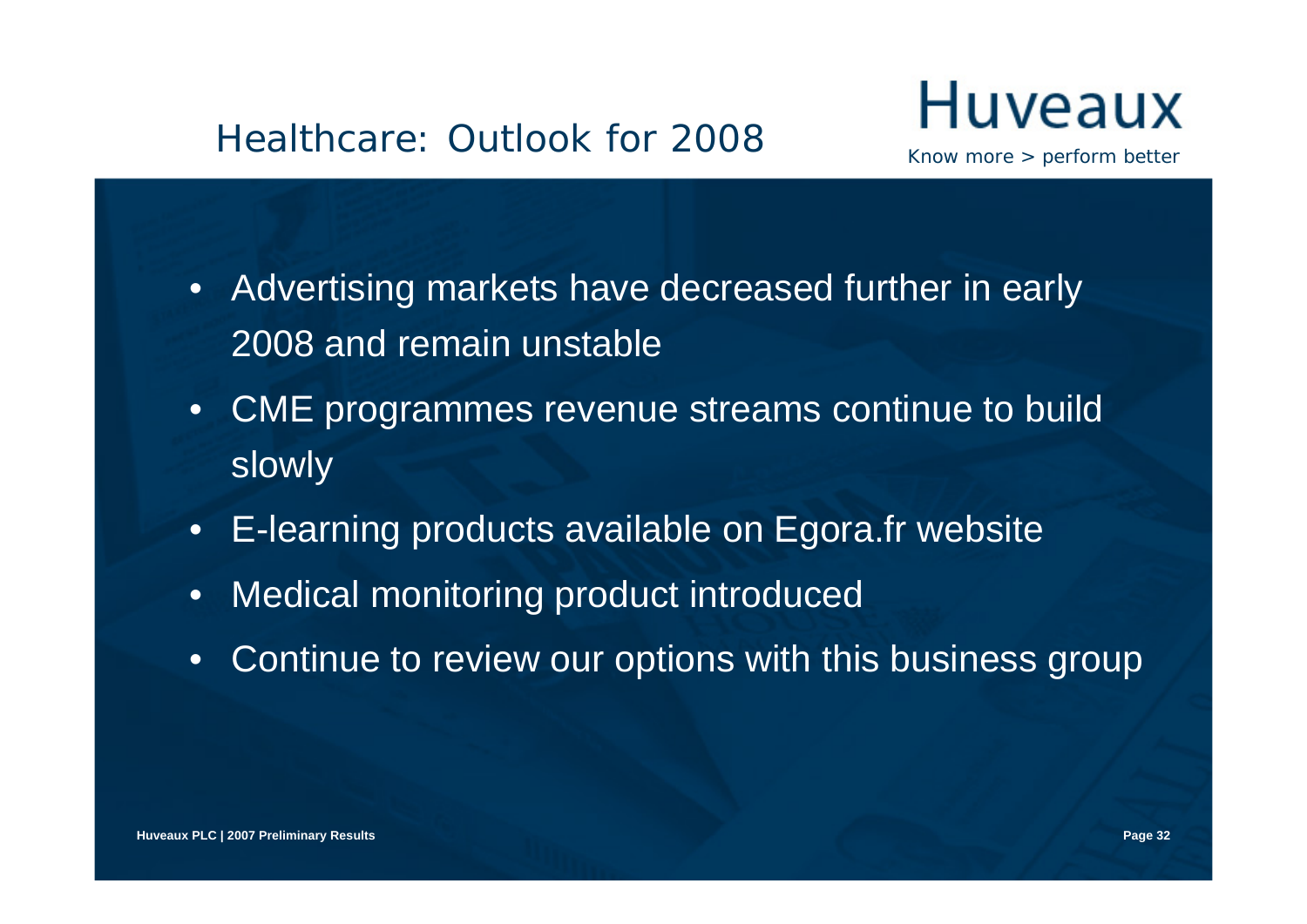

# John van Kuffeler Chairman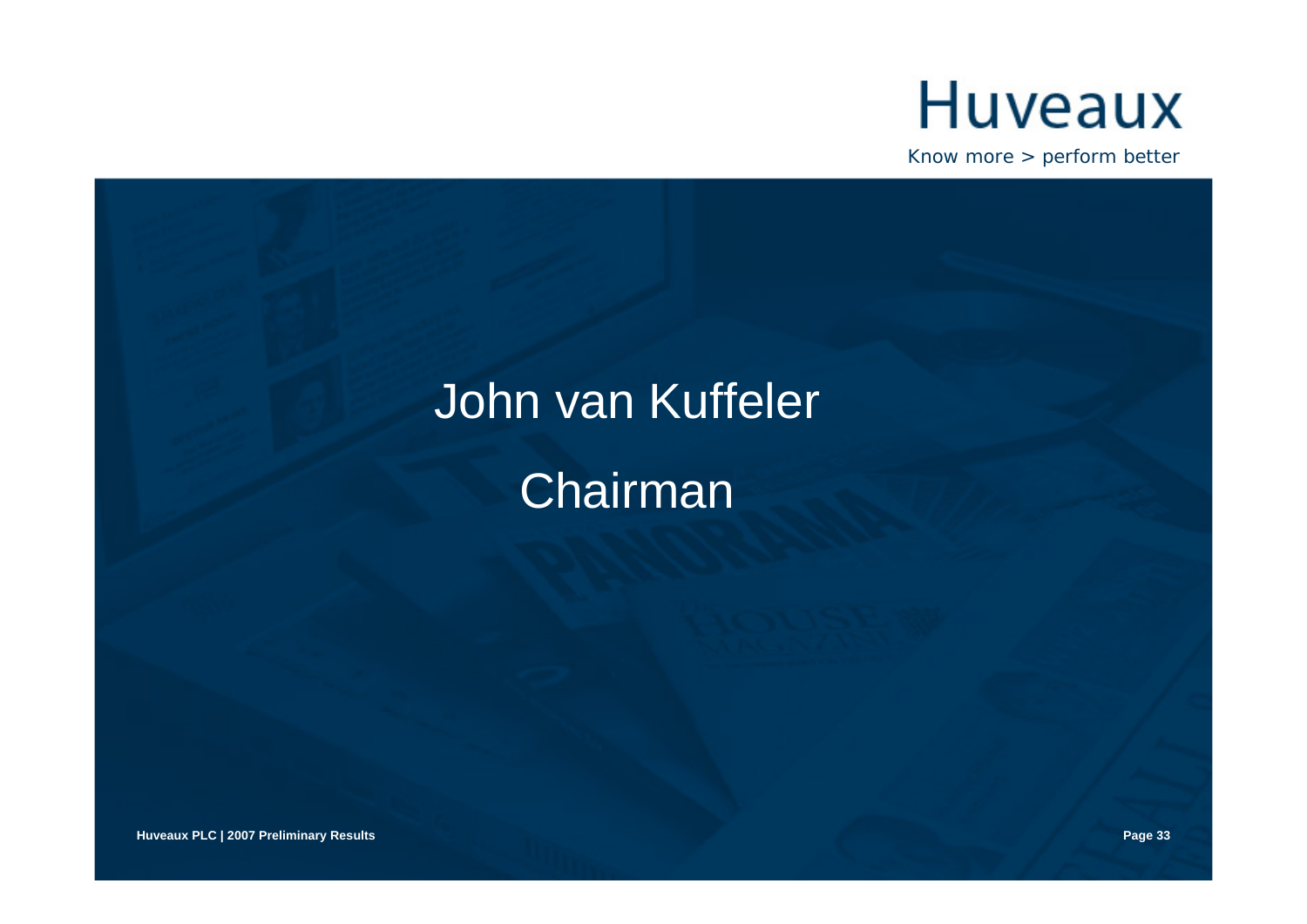

#### Uncertain external economic environment for 2008

Focus on:

- Cost control
- Organic growth
- Margin improvement
- New management teams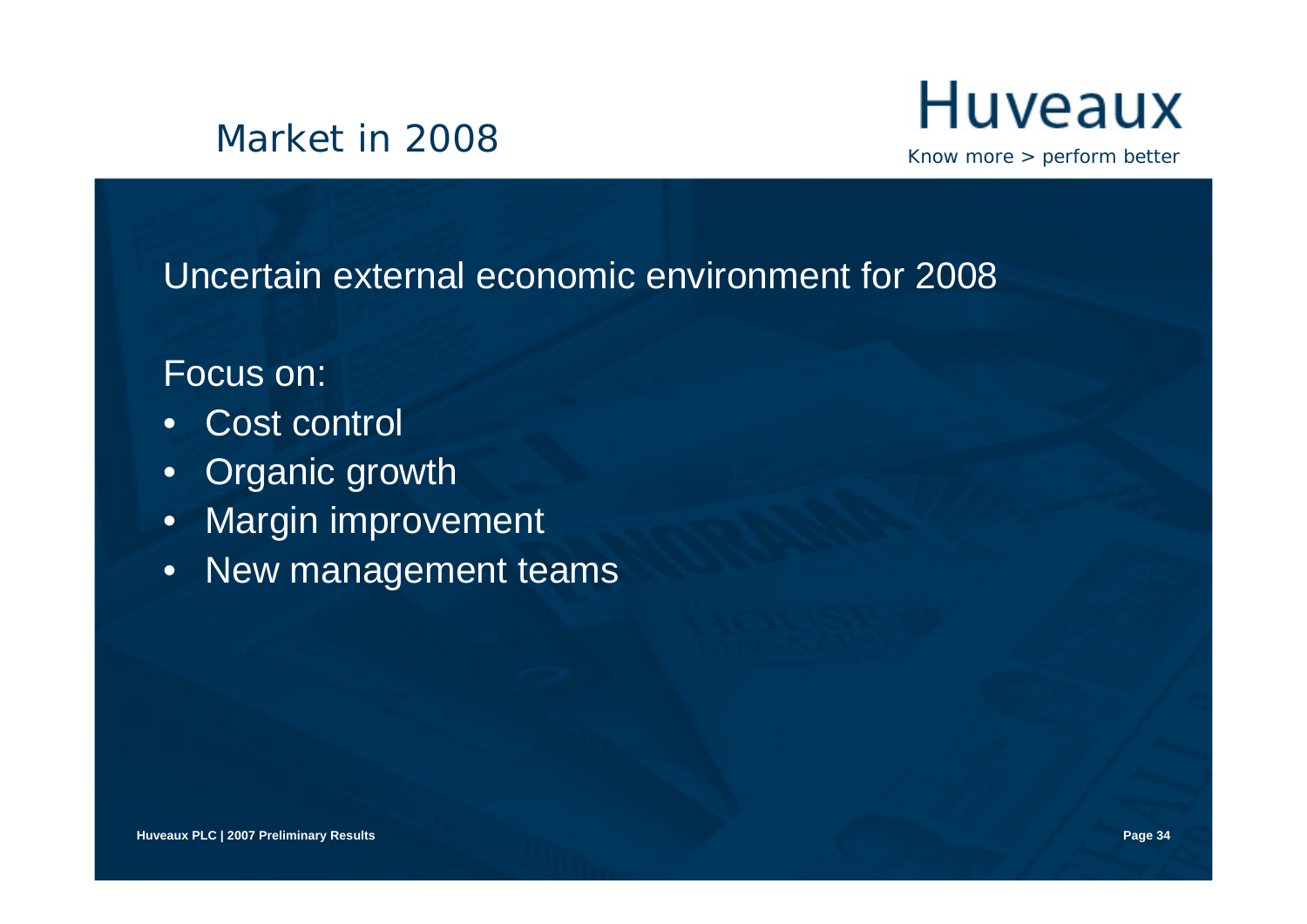



- Jan / Feb 2008 steady in UK but still difficult in France
- Some protection from defensive revenue models and diversified revenue streams
- Expect to show solid H1 performance
- Further significant acquisitions unlikely
- Overall steady outlook for 2008